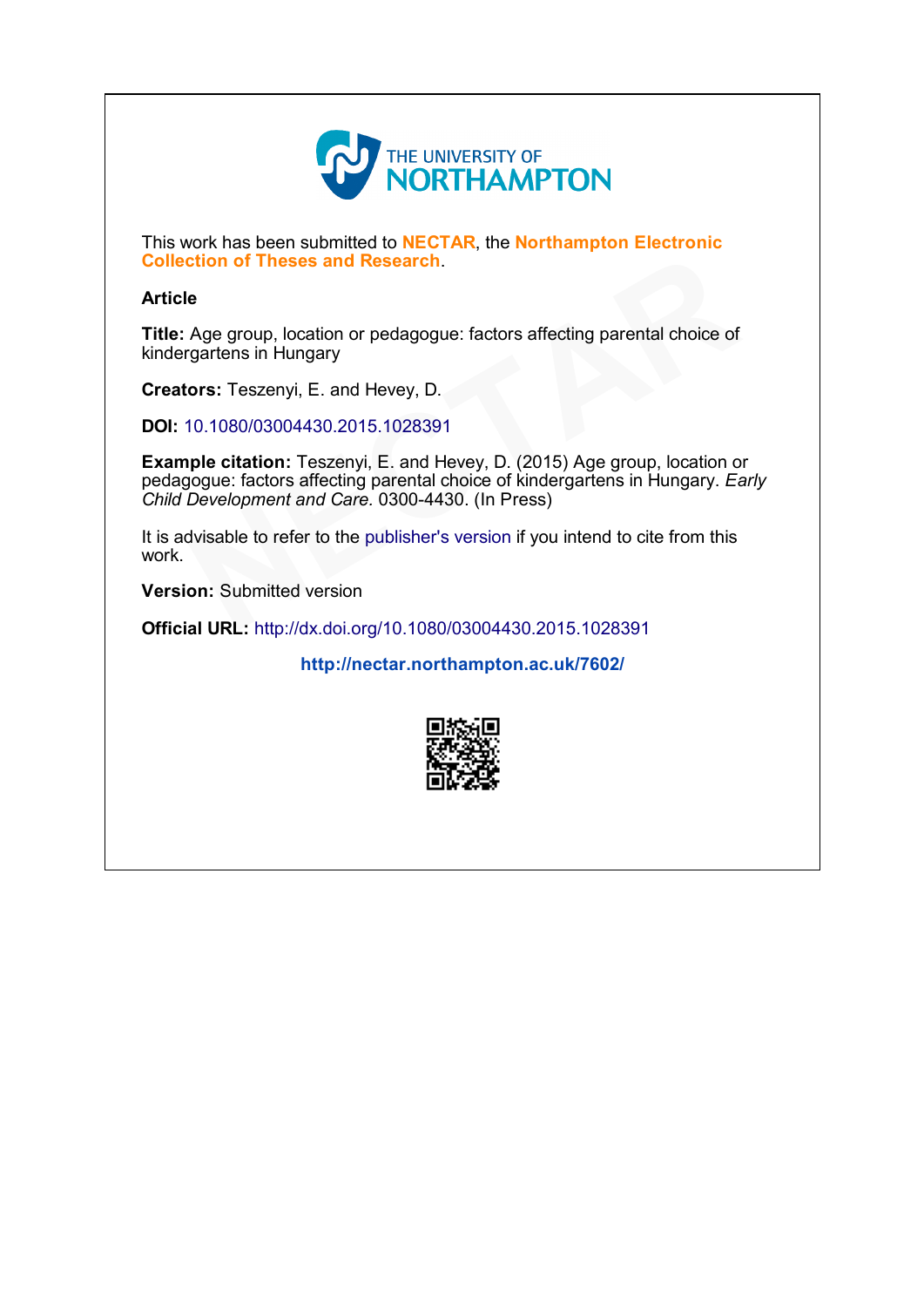## **Age Group, Location or Pedagogue: Factors Affecting Parental Choice of Kindergartens in Hungary**

Eleonora Teszenyi, Denise Hevey

*School of Education, The University of Northampton, Northampton, England* 

Name and address of the corresponding author: Eleonora Teszenyi, University of Northampton, School of Education, Park Campus, Boughton Green Road, Northampton NN2 7AL.

Email: eleonora.teszenyi@northampton.ac.uk

Name and address of the co-author: Denise Hevey, University of Northampton, School of Education, Park Campus, Boughton Green Road, Northampton NN2 7AL. Email: denise.hevey@northampton.ac.uk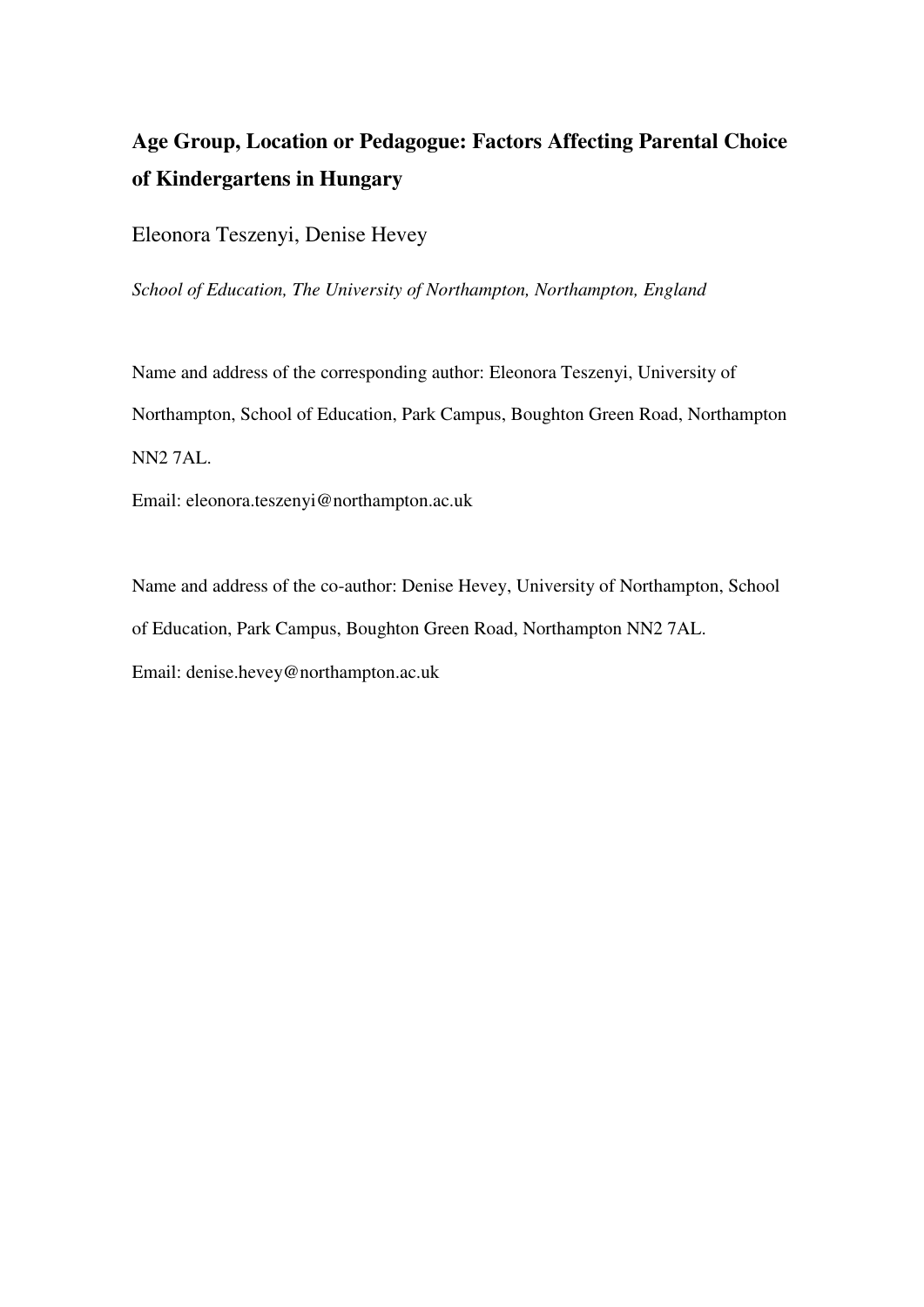# **Age Group, Location or Pedagogue: Factors Affecting Parental Choice of Kindergartens in Hungary**

## **Abstract**

Hungary has experienced significant political, economic, demographic and social changes since the end of Soviet domination in the 1990s. The gradual move towards liberal-democracy has been accompanied by growing emphasis on individualism, choice and diversity. Universal kindergarten provision for 5-6 year olds is a long established feature of the Hungarian education system, but little is known about parental choice (Török, 2004). A case study (Yin, 2004) of factors influencing parental choice and satisfaction was undertaken in one Hungarian town. This was based on a survey of 251 parents of children attending both mixed-age and same-age groups across 12 kindergartens.

Parents suggested that the most important influences were geographical location and the individual pedagogue(s). Given that traditionally each pedagogue follows 'their' cohort from kindergarten entry to primary school, their influence appears heightened. Although generally satisfied with their chosen arrangement, parents from same-age groups expressed significantly more confidence and satisfaction, particularly in relation to cognitive development and preparation for school.

Parents appear less convinced about the trend towards mixed-age groups and questions are raised about sufficiency of evidence of their benefits in a Hungarian context and the driving factors behind change.

Key words: Parents; choice; kindergarten; mixed-age; same-age.

## **Introduction**

Kindergarten attendance in Hungary is fully funded and currently compulsory from five years of age, lowered to three from September 2015 (Paszkosz, 2012). This has implications both for demand for places and the age at which choice of kindergarten is made. Parents are legally entitled to a choice, including that between homogeneous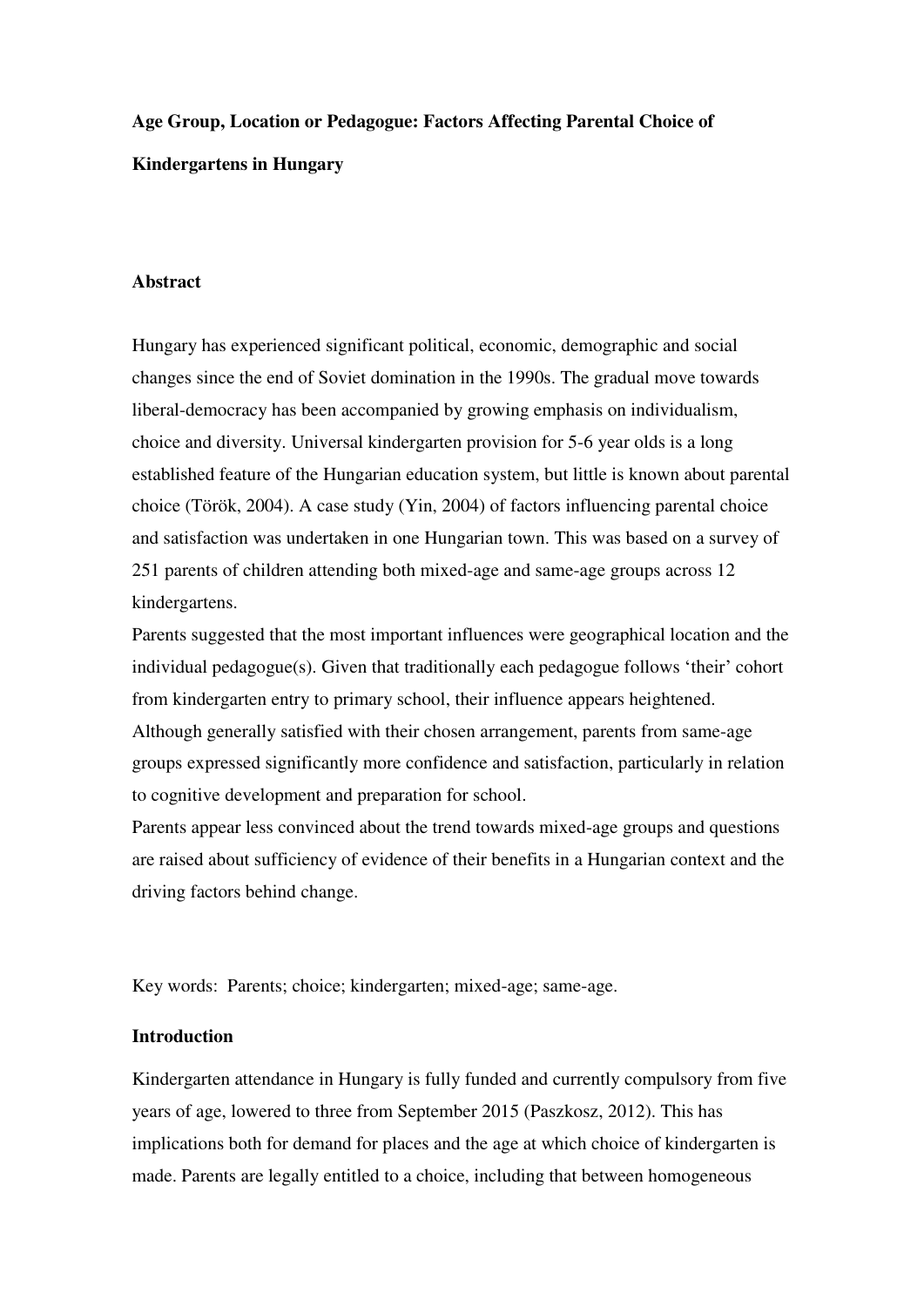(same-age) and heterogeneous (mixed-age) groups (Moss, 2013). Mixed-age groups mirror family life and allow siblings to remain together in out of home childcare. Sameage groups are valued by parents as good preparation for formal education. For a variety of reasons, in recent years the balance has shifted dramatically towards mixedage groups (62% vs 38%) (Hungarian Central Statistical Office, 2013). Although, according to Török (2004) little is actually known about the parent-caregiver relationship or factors influencing choice in Hungary, wider evidence suggests parents of infants and toddlers are more likely to prioritize 'caregiver warmth' and family-based care, (Kim and Fram, 2009, p.79); whereas, for older children, parents favour more formal approaches as preparation for school. This article draws on a case study that featured a survey of two sets of parents in one Hungarian town. One set of parents had children in same-age kindergarten groups and one set had children in mixed-age groups. The study had two aims: firstly, to identify the key influencing factors for parents in choosing kindergartens; secondly, to identify how satisfied parents were with their chosen group type.

## *ECEC in Hungary*

The first European kindergarten was established in Hungary in 1828. Through most of the 19th century the emphasis was on education whereas from the 1890's onwards the focus shifted to the development of the whole child. By 1993 kindergarten education for three to six year olds had been recognized as an official phase of the Hungarian education system with full time, government-funded eligibility from three years old, compulsory attendance at five and transition to primary school at six or seven depending on the pedagogue's and parents' assessment of school readiness. Currently, 98% of five year olds and 74% of three year olds attend kindergarten, broadly comparable to the Organisation for Economic Co-operation and Development averages of 99% and 67% respectively (Organisation for Economic Co-operation and Development [OECD], 2013).

The Hungarian government's policy (Ministry of Human Resources, 2012) enables either parent to stay at home to look after their children for the first three years of life with state support at 70% of income for the first two years, and a flat rate payment for the third. Alternatively, a choice of government-funded childcare is theoretically available for under-threes in nurseries (bölcsöde) or family day care (családi napközi)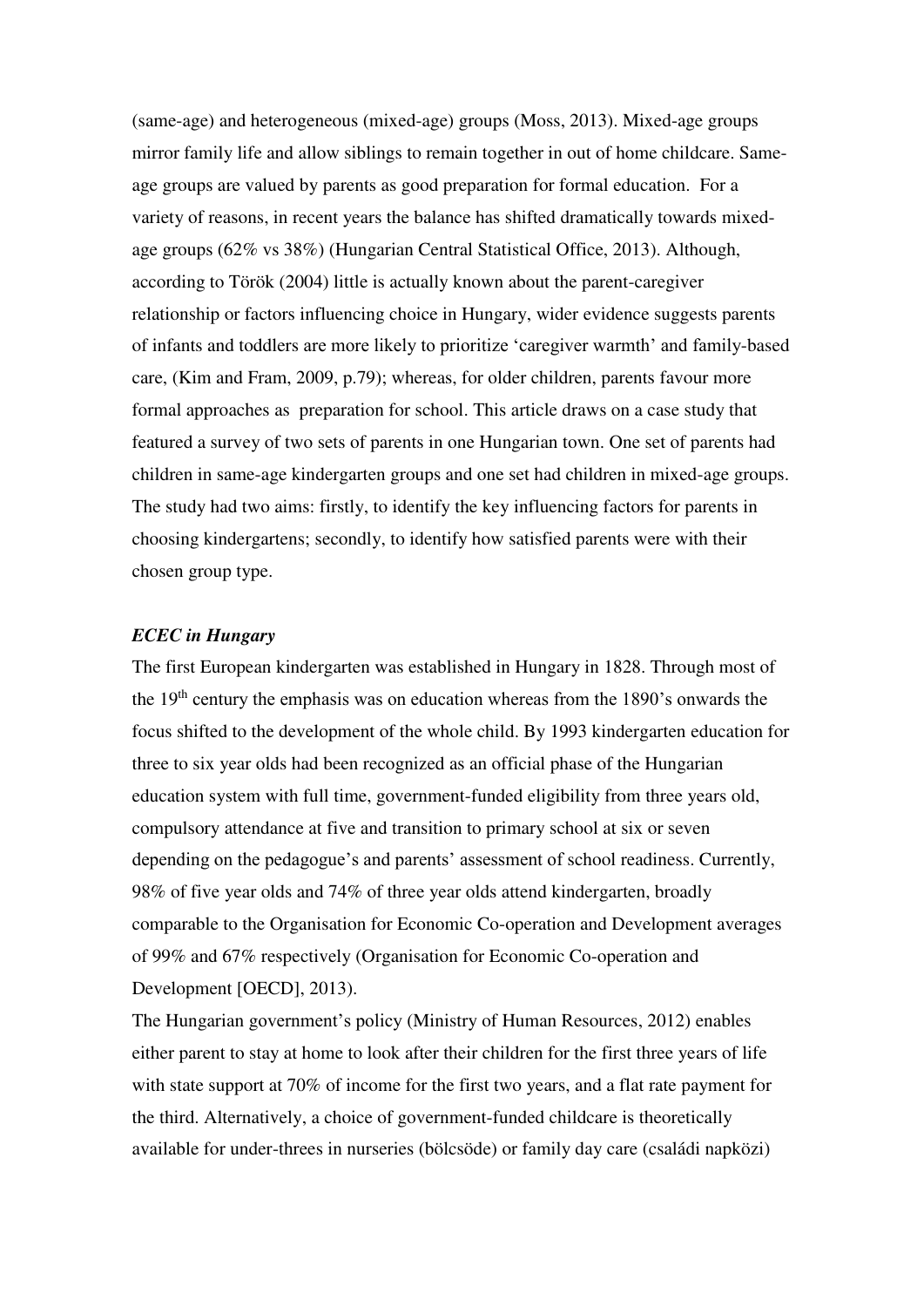(Korintus, 2009). In reality the former are oversubscribed leaving a gap in state provision.

From the early 1990's and the end of Soviet domination, organizational and pedagogical changes began to take place in ECEC in Hungary reflecting the more liberal-democratic political ethos. Under Soviet influence all teaching had been organized in same-age groups and this 'sameness' was reinforced. The child's individualism was 'to be "tamed" and made able to serve the community's needs' (Millei, 2011, p.42) in order to become a socialist man. The new-found emphasis on individualism was accompanied by a sharp decrease in the birth rate due partly to the collapse of the Soviet style socialist economy and social welfare system that had previously guaranteed full employment, affordable mortgages with low interest rates, state-controlled food pricing for staples, subsidised recreation and holidays etc. As a result of demographic pressures, some kindergartens started to offer mixed-age groups where children from three to six years old (or, in some cases, seven) learnt and developed together. In parallel, opening-up to western ideas meant that a variety of alternative pedagogical approaches could be explored that lent themselves to mixed-age grouping and included an increasing focus on the needs of the individual child. These ranged from Waldorf, Freinet and Montessori to the Step-by-Step or 'House of Joy Kindergarten Programme', amongst others (Kovácsné-Bakosi, 1999; Villányi, 2012). The professionalism and autonomy of pedagogues was respected and every nursery was granted the right to determine its own programme provided it adhered to the principles of the National Core Programme for Kindergarten Education (Hungarian Ministry of Culture and Education, 1996). As a result there is increasing variety in kindergarten pedagogical programmes.

## *The Childcare Market and Childcare Choices*

Ninety five per cent of kindergarten provision is maintained and funded by the state, therefore, the traditional concept of a 'market', based on supply and demand and regulated by price (Sosinsky, 2013) cannot be applied. Rather, the term reflects a range of provision from which parents can choose, with the state as guarantor of availability and reliability. Parents' right to choose kindergartens was enshrined in the 1993 Public Education Act and Török (2004) pointed out its significance in creating competition between providers; competition without clearly identifiable rules, parameters or criteria and often on the basis of the physical environment, the curriculum approach, the human resources and additional services offered.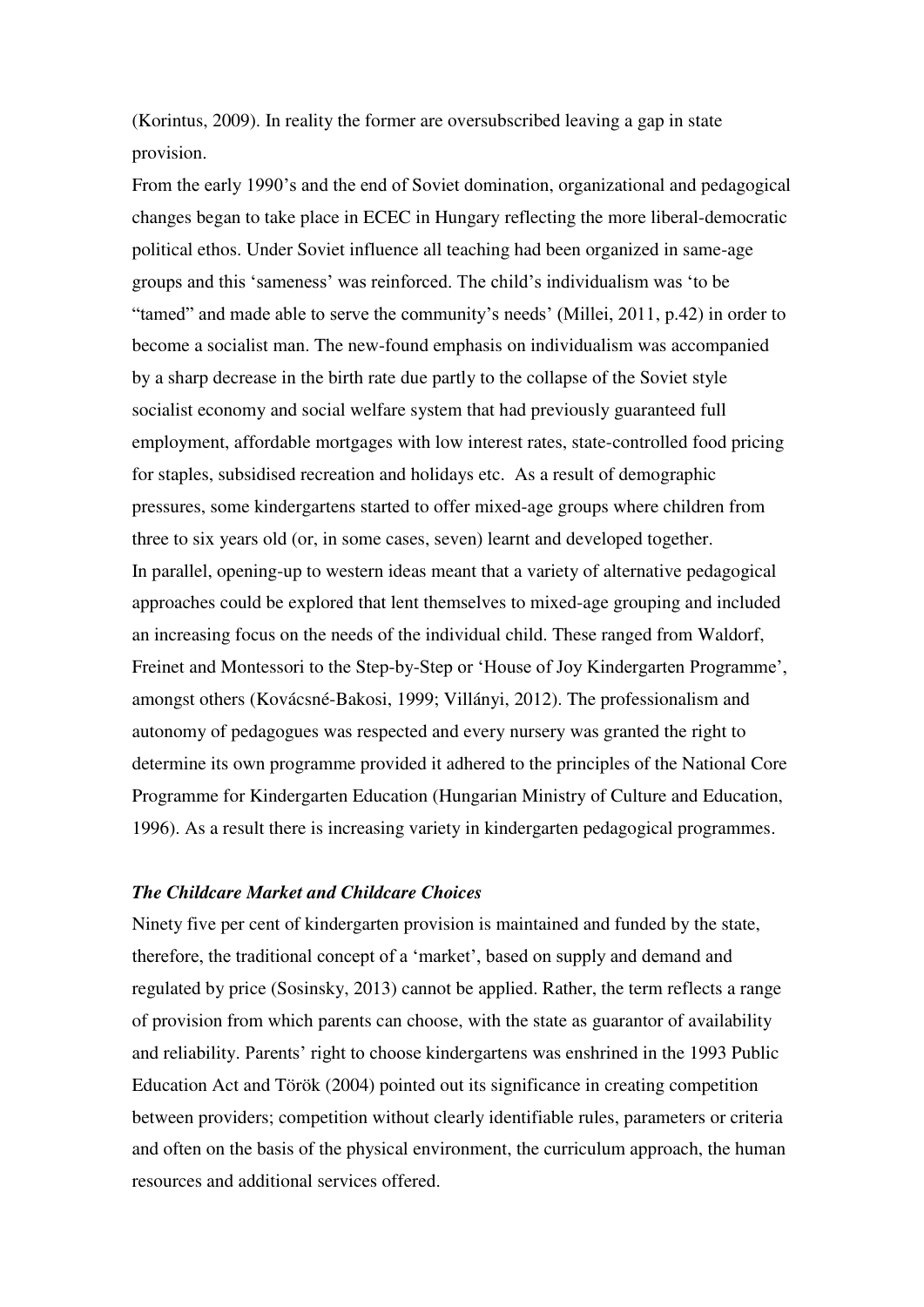The factors that are most important to parents when they make childcare choices have been studied extensively (Early and Burchinal, 2001; Rose and Elicker, 2008; Kim and Fram, 2009; Vincent, Braun and Ball, 2010). These studies broadly concur that parents are generally guided by economic, practical, social and moral concerns. Because public funding is provided for childcare in Hungary, economic concerns are alleviated.

Johansen, Leibowitz and Waite (1996) grouped influencing factors into two categories: adult oriented/external and intrinsic/developmental. The former included location, costs, opening hours and availability of places; the latter covered the type of pedagogical approach, early years curricula, training and qualifications of staff and educational materials. Kim and Fram (2009) also recognised these two categories and referred to them as 'practicality-focused' and 'learning and quality focused'(p.88), adding that parents working outside the home were more likely to give 'practicality-focused' reasons because geographical location and operational hours tended to be very important to them. In a similar study, Raikes, Torquati, Wang and Shjegstad (2012) reported that parents, who focussed on learning and quality, were more likely to have older children, higher income and higher maternal educational levels.

Other studies have confirmed that the quality of childcare was often the deciding factor for parents because it was perceived to effect growth, development and learning (Sylva*,* Melhuish, Sammons, Siraj-Blatchford and Taggart 2004; Burchinal, Nelson, Carlson and Brooks-Gunn 2008). However, the core concept of 'quality' is itself problematic and some would argue, is a gross over-simplification that has been used to promote 'frameworks of normalisation' (Dahlberg, Moss and Pence 2007, p.115) through which hegemonic views of the desirable, objectifiable and measurable are legitimated. In contrast ECEC is complex and heavily underpinned by value-laden assumptions; for example, about the sorts of skills, beliefs, attitudes, personal characteristics and possibilities that are desirable in a given cultural context and, hence, to be nurtured; also whether young children are valued as persons in their own right - or only as 'human becomings' - a person/citizen/worker in the making (Qvortrup, Bardy, Sgitta and Wintersberger 1994). This has particular resonance in the Hungarian context of the recent ideological shift at macro-level from socialism towards liberal-democracy and at micro-level from de-individuation to individualism.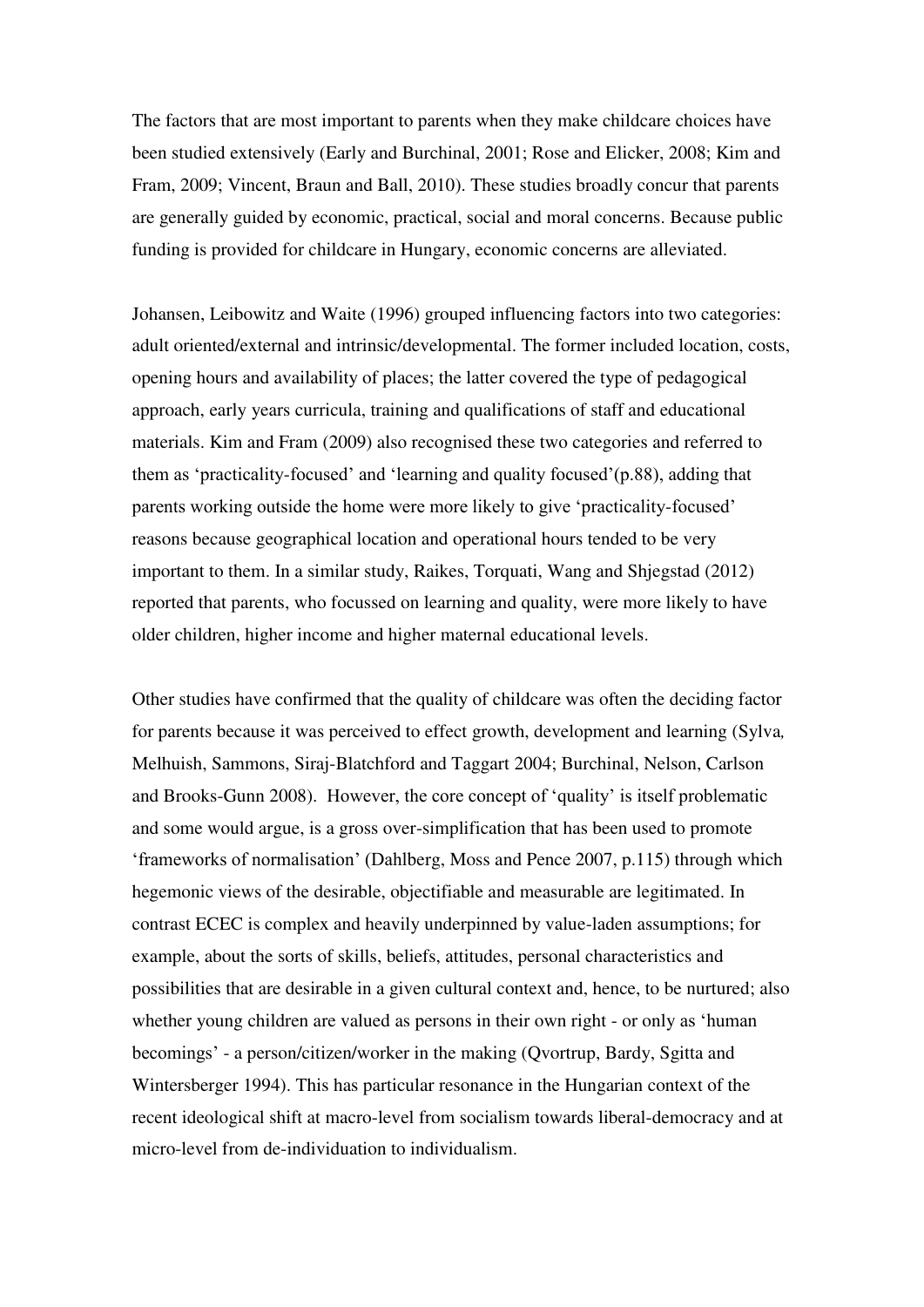#### *Mixed-age and same-age groups*

A number of studies examined the benefits of mixed-age groups compared to same-age groups in the period up to the end of the 1990s; (Katz, Evangelou and Hartman 1993; Sundell, 1994; Veenman, 1995; de Lemos, 1999), however, recent literature is more limited (Lindström and Lindahl, 2011, Gray, 2011).

The dominant pattern of compulsory education in most developed countries separates children into same-age classes. Some have argued this reflects a factory model that '…uses an assembly line to subject homogeneous materials to identical treatments in order to yield uniform products' (Katz et al.1993:viii) and memorably pointed out that 'although humans are not usually born in litters, we seem to insist that they be educated in them' (p.7). In a similar vein, Robinson and Gerver (2010) refer to age banding as a batch-processing system unsuitable for modern education since it is based on the assumption that all children of the same age have the same needs and develop and learn at the same rate. In contrast Katz (1995) believes that the 'intention of mixed-age grouping in early childhood settings is to increase the heterogeneity of the group so as to capitalise on the differences in experience, knowledge and abilities of the children' (p.2) - the idea of a classroom as a family is thus to be encouraged.

Mixed-age grouping has been found to be surprisingly common across the world, largely for demographic/ economic viability reasons as much as pedagogical preference. For example, Lindstörm and Lindahl (2011) reported a rapid increase of mixed-age classes in Sweden during the 1980s and 1990s, while de Lemos (2001) found that multiage grouping had been adopted by a number of lower primary schools in Australia. Some pedagogical approaches, notably Steiner Waldorf, Montessori and Piagetian, are more conducive to mixed-age organisation because they offer opportunities for peer tutoring (Isaacs, 2010; Nicol, 2010). In addition de Lemos (2001) found that practitioners' main motive for adopting mixed-age grouping with young children was to be able to practice in a way that was 'developmentally appropriate'.

Significant benefits of mixed-age grouping have been confirmed in social, emotional and cognitive development by a number of studies (Katz et al., 1993; Sundell, 1994; Gray, 2011).

However, not all studies have been positive. Mason and Burns (1997) found that mixed-age groups offered no advantage over same-age and in fact had a slightly negative impact. Mixed-age classes required more time for preparation and allowed less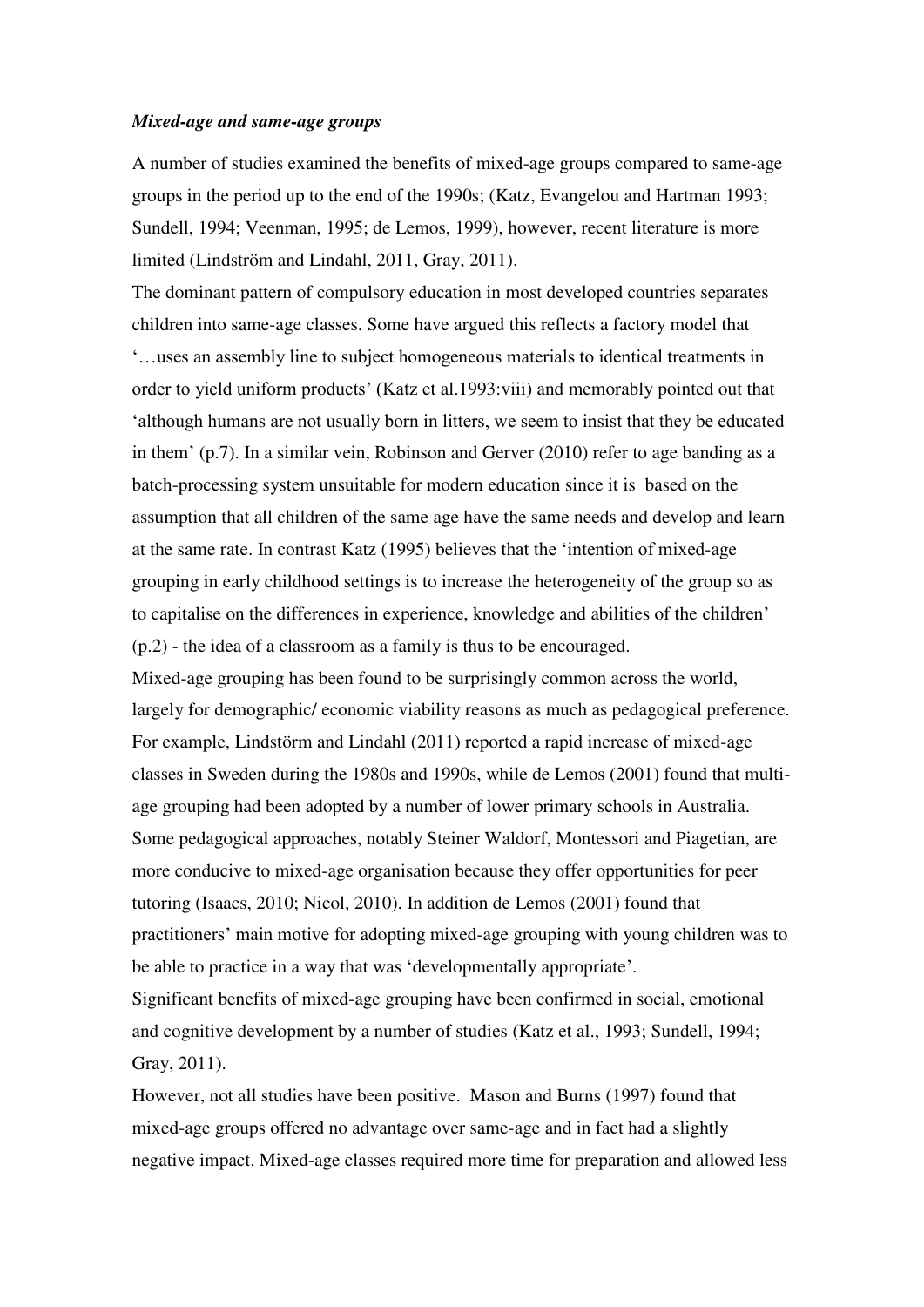time for instruction in small groups and for paying attention to individual needs, which resulted in greater stress and a negative impact on teacher motivation. Veenman (1995) had previously expressed concern that mixed-age classes created greater workload for teachers and that training was not adequate to prepare them to deal with these demands effectively. Even Katz et al. (1993), committed promoters of mixed-age groups, warned that, merely mixing children did not guarantee benefits. The optimum age range, the proportion of older to younger children, time allocation and the appropriateness of the curriculum were all crucial to success.

On the balance of evidence Lesnik and Umek (1996) assert that: 'It is sensible to form mixed-age groups (the age span between three and seven) in preschool institutions' (p.17).

#### **Methodology**

A case study approach was considered most appropriate for investigation of the influence of mixed and same-age groups amongst other factors in parental choice of, and satisfaction with, kindergartens in Hungary. Adelman, Kemmis and Jenkins (1980) described case study as '…the study of an instance in action'. According to Yin (2009, p. 18):

A case study is an empirical inquiry that investigates a contemporary phenomenon in depth and within its real-life context, especially when the boundaries between the phenomenon and context are not clearly evident.

The latter part of this quote demonstrates the particular relevance of case study in the changing Hungarian context.

This research project is a single exploratory case stu, which also has a revelatory purpose (Yin, 2009).because it is concerned with the national issue of parents having to make childcare choices earlier with the reduction of compulsory kindergarten age to three

A largely structured written questionnaire was designed to elicit information quickly and efficiently whilst also enabling the voice of individual parents to be heard through space for additional comments. The survey comprised a largely structured written questionnaire including: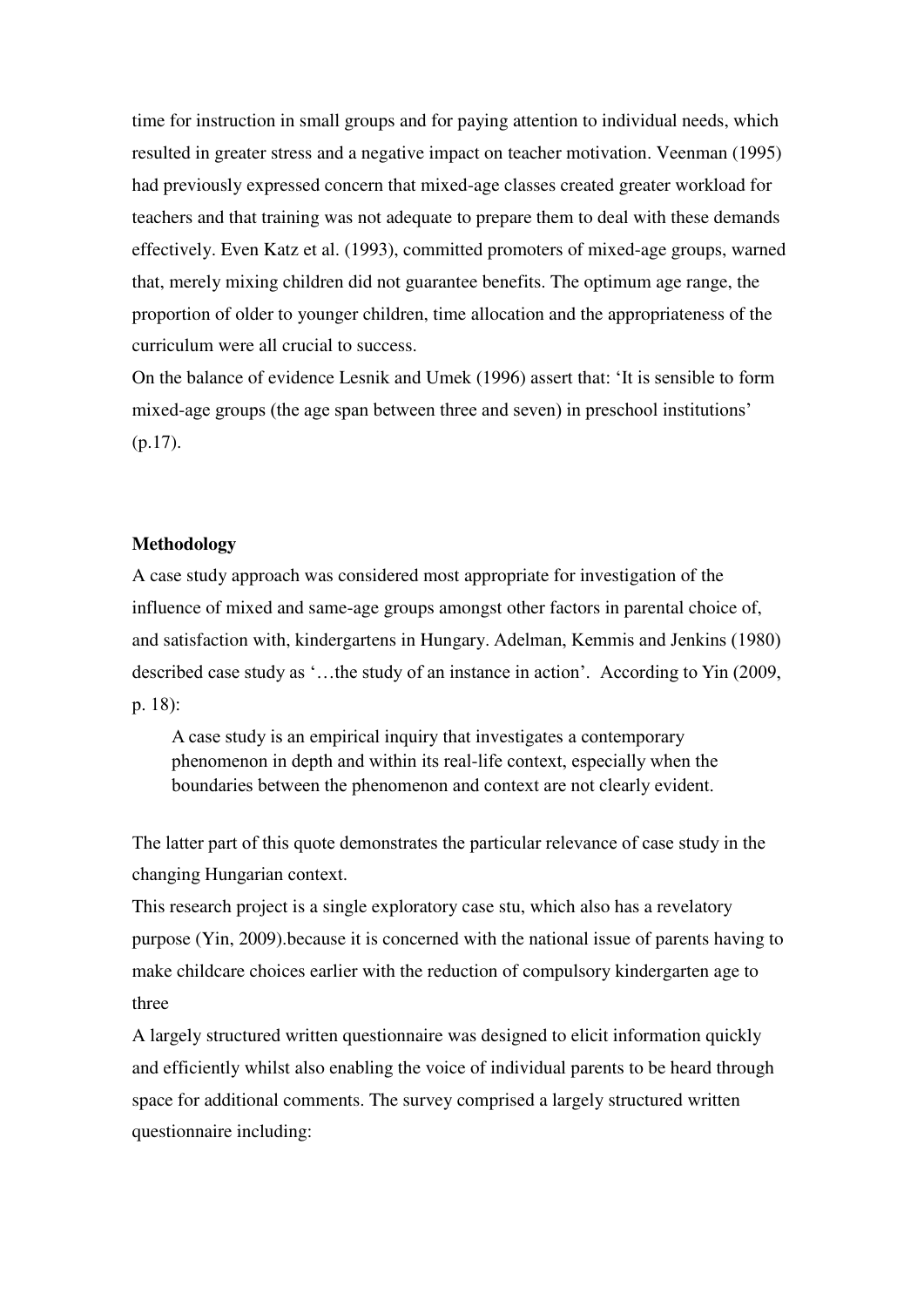(a) A tick list of 16 factors drawn from the literature as potentially influencing parental choice. These could be grouped into practical reasons (for example, geographical location and material resources), personal reasons (for example, recommendation or personal experience of the kindergarten) and pedagogical reasons (linked to learning and teaching) with some factors straddling more than one group. Respondents were asked to tick all that applied.

(b) A ranking exercise to indicate each parent's three most important factors in order of priority.

(c) A Likert-style rating scale of statements to gauge parental satisfaction with aspects of the care and education provided.

(d) Encouragement for parents to add comments in their own words to explain/expand on their responses or to comment about any aspect of the research.

The research was carried out in one large town in a largely agricultural region of Hungary. Typically, older generations lived in the rural areas while younger ones had migrated into the city and away from extended families. Consequently they accessed childcare in the 34 kindergartens in, and on, the outskirts of the city. Twelve out of 34 fully funded kindergartens were identified for the research, each providing full-time education and care for between 40 to 180 children between the ages of 30 months and seven years, with an average group size of 25. The 34 kindergartens operated with 164 groups in total, out of which 48 were same-age and 116 were mixed-age groups. The participating kindergartens covered 35% of the relevant parent population. Kindergarten staff distributed questionnaires to 300 parents with children across both group types and 251 were returned, giving an overall response rate of 85%. Parental responses were roughly balanced between group types at 134 (53%) heterogeneous and 117 (47%) homogeneous.

Approval for the fieldwork (part of an MA thesis) was obtained through the Research Committee and was fully aligned with the guidelines of the British Educational Research Association (BERA, 2011) in relation to non-malfeasance, beneficence, participants' protection, voluntary informed consent, confidentiality and anonymity and the right to withdraw. For the Hungarian element of the study the *Ethics Code of the Hungarian Academy of Sciences* (Hungarian Academy of Sciences, 2010) was followed. In order to avoid deception, the introductory letter set out the researchers' position in having a primary interest in mixed and same-age groups and parents'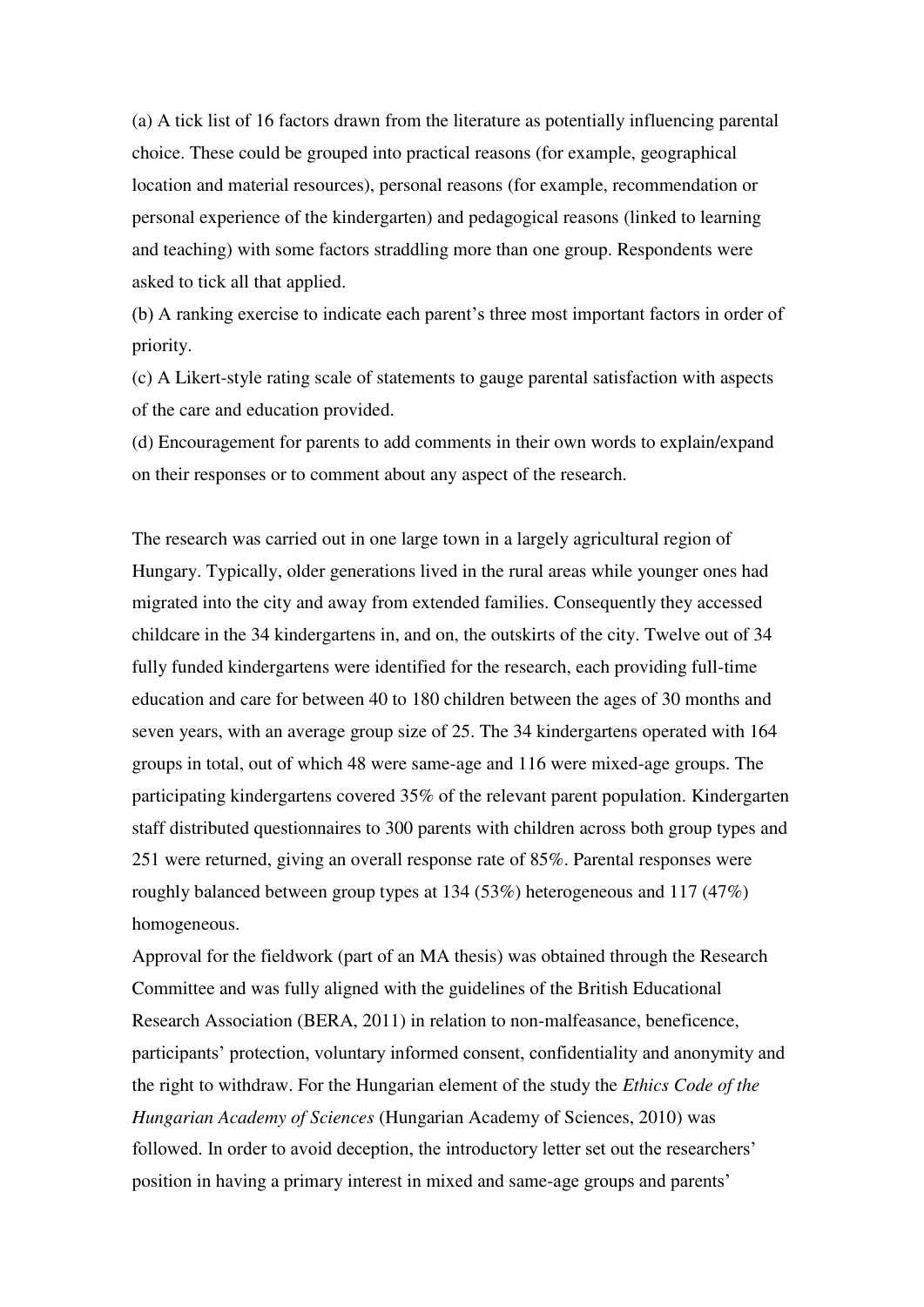perceptions of their perceived advantages/disadvantages. The letter also explained to parents that their participation was entirely voluntary and that all information would remain confidential.

## **Findings**

Of the 251 questionnaire respondents 83.6% had one child attending the kindergarten at the time of the research while 18.4% had two. Having an older sibling already at the kindergarten did not seem to affect decision-making for the majority of these parents (18 out of 46). 136 (54%) of the 251 indicated they lived in the geographical catchment area of the kindergarten, whilst 112 (44%) parents travelled outside. This tendency was exaggerated to 90% versus 10% in the case of the kindergartens on the outskirts where distance/rurality may have restricted choice. Over half the parents (56%) did not visit any other kindergartens before making their choice, while 22% visited one other, 12% visited two others, and the remaining 10% visited three or more. Those who chose within catchment were less likely to visit other settings than those who chose to go outside (34% compared with 51%) which may indicate a felt need to have a good justification for not taking the easier option of the allocated local place.

#### *Factors Affecting Choice: Tick List Results*

The frequency with which each of the 16 potentially influencing factors was ticked by parents is shown in Fig 1.

#### [insert Fig 1. here]

Geographical location of the kindergarten was selected by the highest percentage of parents at 68% while 53% indicated that the garden/outdoor space had been influential in their choice of kindergarten. Pedagogical programme was third most frequently mentioned at 52%, with reputation and personal recommendation close behind at 51% and 49% of parents respectively. These findings are broadly consistent with previous research. However, a term such as 'reputation' begs the question of 'reputation for what?' and hence may have been inconsistently interpreted. Despite the introductory letter having emphasised the researchers' interest in heterogeneous versus homogeneous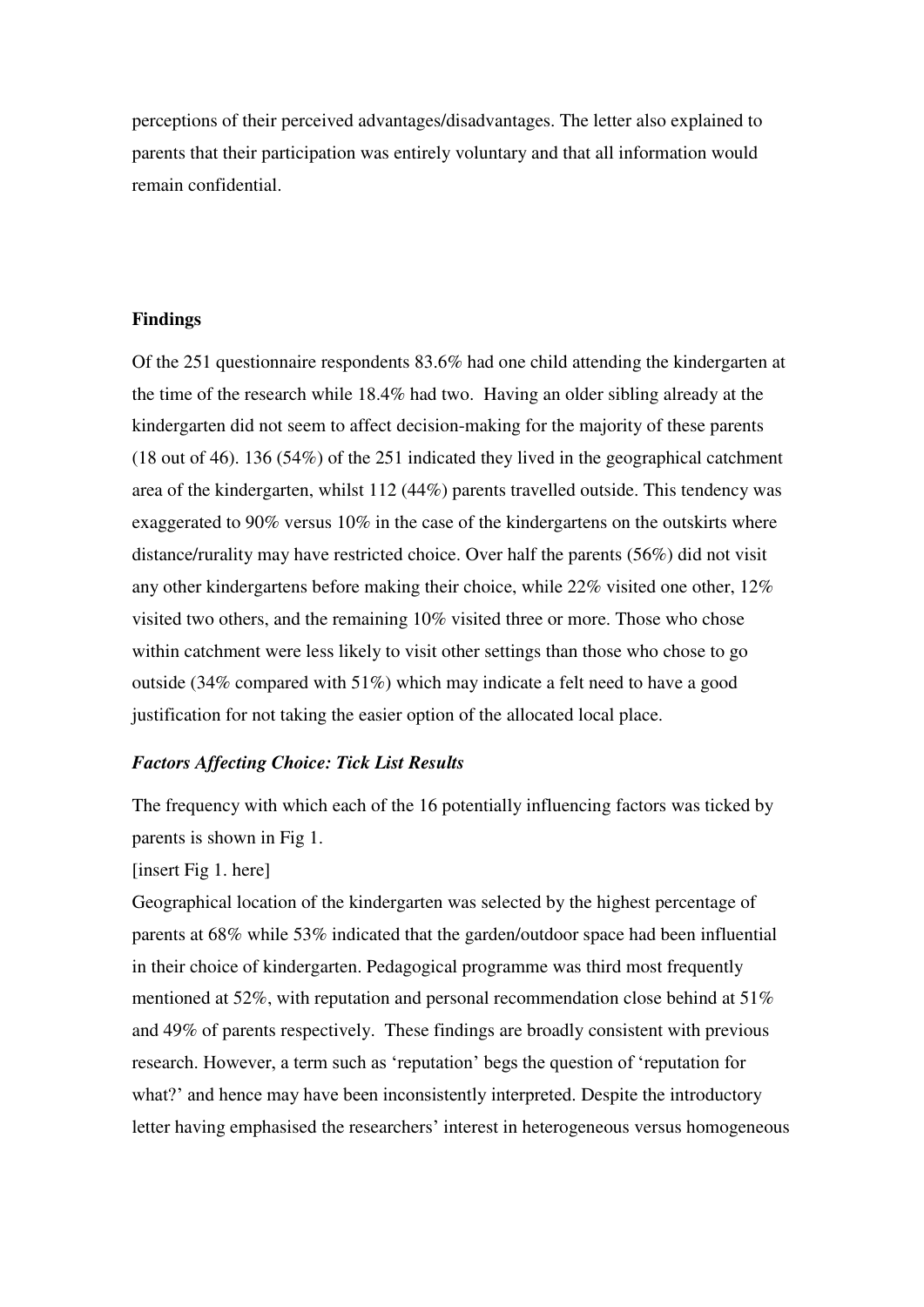groups, surprisingly only 17% of parents ticked mixed or same-age group as a factor in their decision making, although 24% indicated that they liked having the option.

## *Factors Affecting Choice: Ranking Results*

Whilst the tick list gave a 'landscape view' of the multiplicity of factors influencing parental choice, the next question 'zoomed in' by requiring respondents to select and rank their three most influential factors. The number of times each parent ranked a factor in a top three place was totalled to give an overall ranking score. The results largely aligned with the findings from the frequency analysis with geographical location by far the most important factor with a score of 344. This reflects the inescapable reality that dropping off and picking up children from kindergarten has to fit in with the wider routines of the family and work demands. Pedagogical programme (152), the reputation of the kindergarten (132) and personal recommendation (118) also, again, featured highly. However, there was one surprising finding: choice of a specific pedagogue was ranked overall second in importance as a decision making factor at 172.

[Insert Table 1 here]

Consistent with the broader picture from the tick list, and contrary to the researchers' expectations, preference for a homogeneous or heterogeneous group did not feature in the top three rankings at all.

## *Satisfaction with Chosen Arrangement: Likert-scale data*

To measure parents' attitude towards, and satisfaction with, the type of groups their children were now attending, a three-point Likert-type scale was included. Table 2 gives the results for parents of children attending either mixed-age or same-age groups expressed as percentages to facilitate comparison.

[insert Table 2 here]

A general trend was apparent for parents of children who attended mixed-age groups to express less agreement (indicating less satisfaction) and more doubt and dissatisfaction than parents of children in same-age groups. For example, between 24% and 57% of parents from mixed-age groups responded 'neither agree or disagree' with the various statements, whereas the range for same-age groups was between 7% and 34%. This appeared to indicate less confidence or stronger doubt about the advantages of mixedage grouping. The differences between agreement ratings of almost all statements were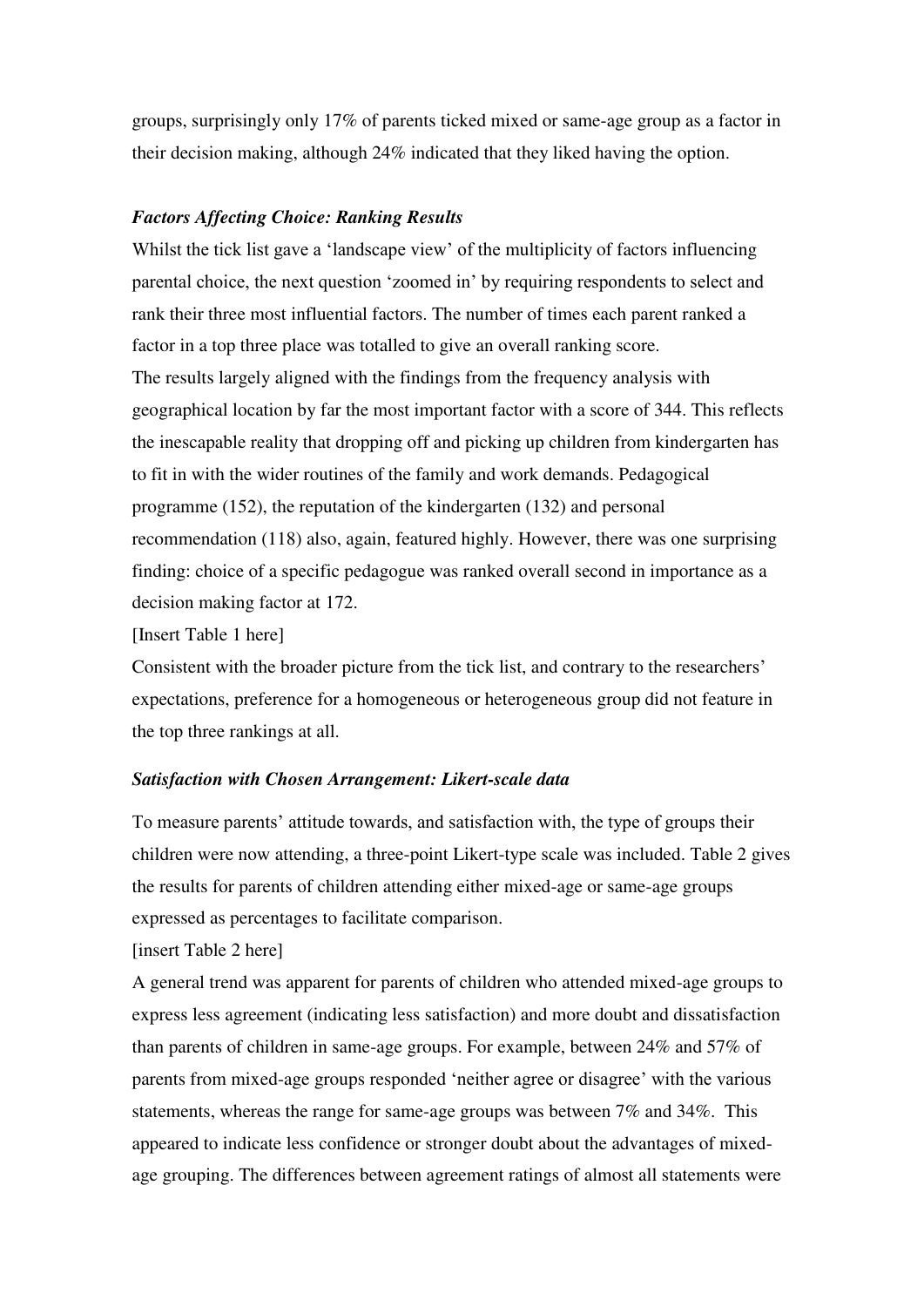statistically significant at the .05 level or higher using a Chi Square test. Parents with children attending same-age groups expressed more agreement with the statements overall and were particularly satisfied with how same-age groups ensured more attention from the pedagogues, supported their child's cognitive development and provided better preparation for school. The only non-significant difference related to supporting children's social development, which, the literature suggests would favour mixed-age groups. However, even in this aspect, the trend was in favour of same-age groups.

### *Qualitative Comments*

At the end of the semi-structured questionnaire parents were able to expand on and explain any of their responses or to add additional personal comments. Seventy two out of 251 respondents took advantage of this opportunity, often quite extensively. Far more parents with children in mixed-age groups (47 out of 134 or 35%) chose to comment compared with 25 of 117 in same-age groups (21%). The researchers' stated interests in the advantages and disadvantages of homogeneous and heterogeneous groups were clearly reflected in parents' comments. Although potential themes were initially guided by the literature, comments were re-visited repeatedly by both researchers to identify categories and emergent themes that better fitted the data.

## *Factors in Parental Choice*

Parental choice as a category could be sub-divided into comments related to the pedagogue, programme, group type and an additional category of 'no choice'. Although legally parents have the right to choose a kindergarten, the lived experience of a substantial minority (12 out of 72 or 17%) was somewhat different.

*"Where I live, this was the only kindergarten so I had no choice,"*

*"The kindergarten could only offer a place in a mixed-age group for my child, but I have no regrets."*

The choice of an individual pedagogue featured in 21 out of the 72 (29%) parental comments, making it the most mentioned factor overall.

*"Since we chose the pedagogue, the type of group was of no consequence to us."*

*"I had my doubts about the mixed group but we chose this kindergarten because of the pedagogue".*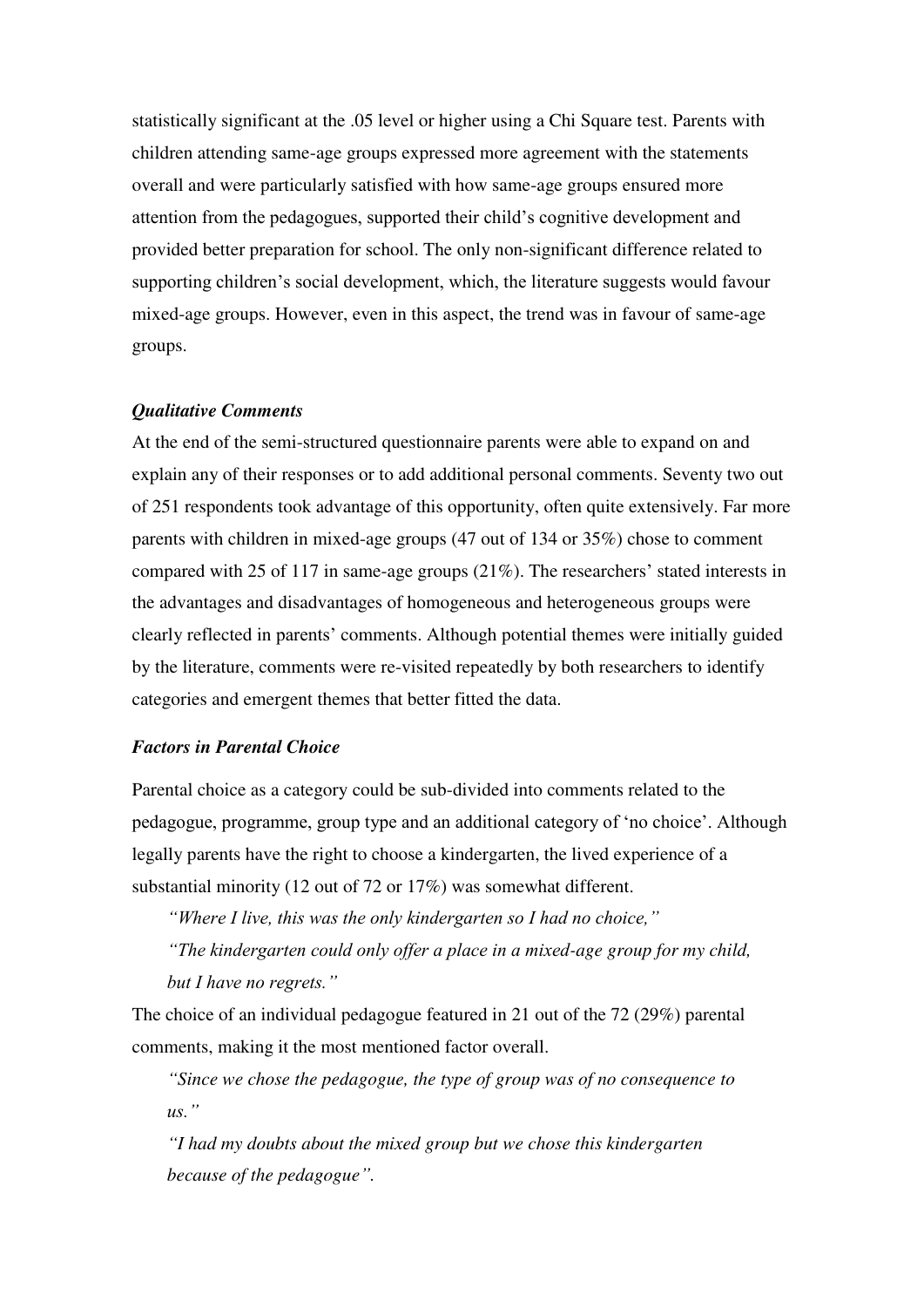Three of the pedagogue-related comments were from same-age group parents but the vast majority (18 out of 21) were from mixed-age groups, hence reinforcing the earlier suggestion that a pedagogue's importance may be perceived as heightened when children are subject to annual peer group disruption. The results were not clear regarding identification of specific attributes parents considered important in pedagogues but personality and attitude and values were frequently mentioned.

*"Everything depends on the pedagogue's attitude and personality – this is the most important thing."*

*"For a group community to develop, the pedagogue has a major role to play. The pedagogue helps to formulate the values with her personality as an example. Approves of certain types of behaviour, strengthens positive characteristics in children and plays down bad behaviour."*

Deliberate choice of group type was mentioned by nine of the 25 (38%) same-age group parents, but only four of the 47 (9%) mixed-age group.

*"There was no doubt in my mind about choosing a homogeneous group. I consider it more supportive of children's development."*

*"I chose a heterogeneous group because in my view the youngest children learn the most from the older ones".* 

Pedagogical programme was mentioned by only four parents in total, while reputation of the kindergarten and personal recommendation also featured in a few comments. The latter might be interpreted as 'proxies for quality' since education and training of pedagogues was not differentiated between settings.

## *Parents' views of Advantages and Disadvantages of Mixed-age and Same-age Groups*

Parents' comments on advantages and disadvantages in relation to their current group type were highlighted separately from those related to the opposite group type. Many parents were able to see advantages and disadvantages to both types of group. However, while half of the comments from same-age group parents were critical of the mixed-age group system, only one parent from a mixed-age group was negative about same-age grouping. In addition 26% of parents from mixed-age groups were self-critical about the disadvantages of their own group type compared to only 12% in same-age groups, reinforcing the apparent doubt and negativity of parents about the mixed-age system reflected in the Likert-scale findings.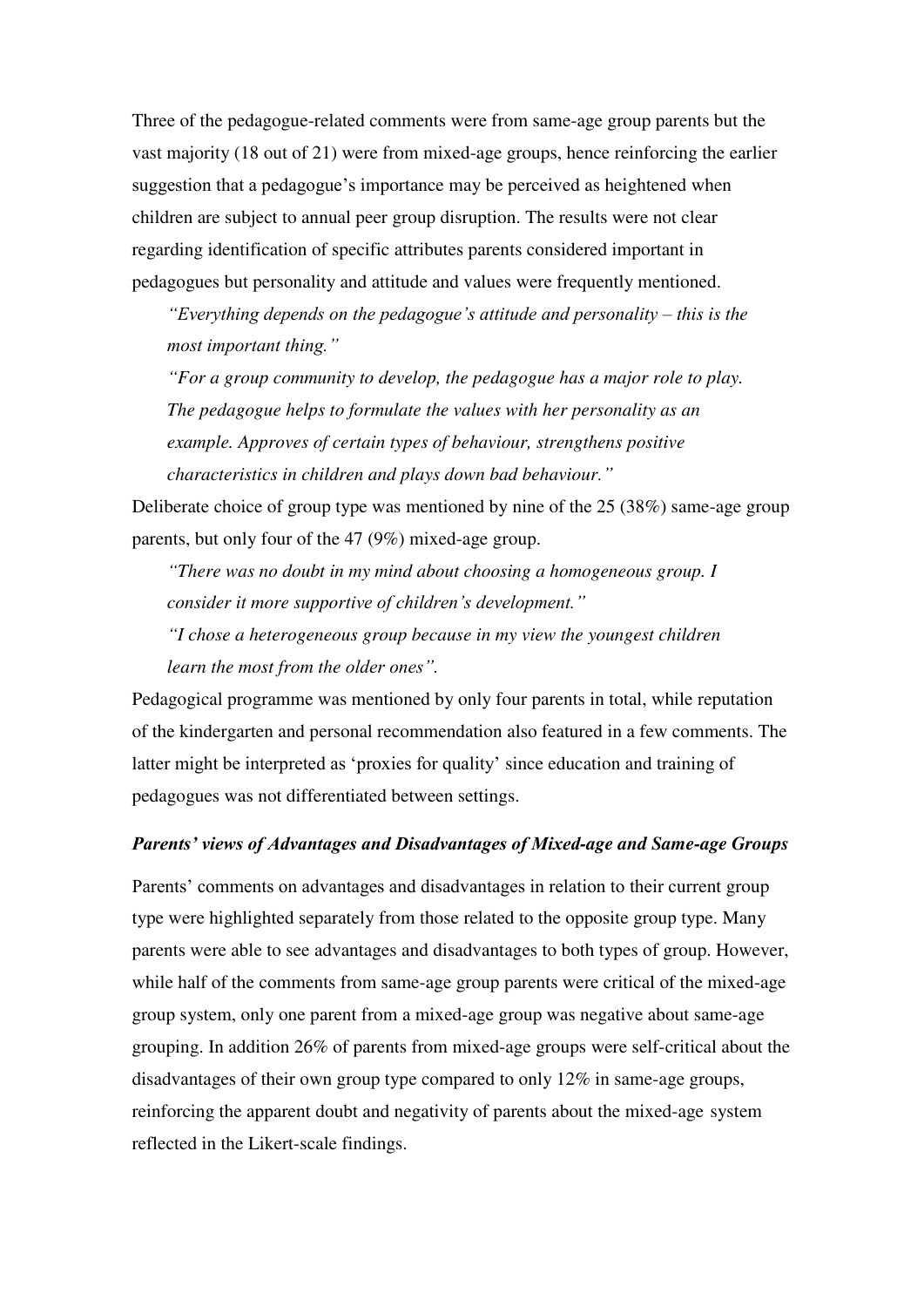As to the perceived advantages of mixed-age groups, these most frequently referred to the fact that the presence of older children could greatly enhance the development of younger ones.

*"Willingly or unwillingly, the little ones learn a lot from the older ones."* But this had a downside in that not all habits were good ones:

*"Younger ones do learn some 'bad' things from the older ones, too."* Mixed-age groups in particular were seen to promote social development, often for both parties.

*"My child … is now the oldest and he proudly tells me at home that he's helped the little ones (to get changed for example)."*

However, concern was sometimes expressed that younger children could hold the older ones back:

*"Heterogeneous groups do not prepare children for school adequately; with the little ones, the older ones do not progress but regress."*

One advantage of mixed-age groups mentioned by several parents was in replicating family life and/ or accommodating siblings together:

*"Our children spent a beautiful year together in kindergarten this way."*

However, one parent saw the opposite as an advantage since attending same-age groups prevented the younger child being able to "latch on" to the older one and allowed the older child "to play in peace".

Parents from both group types often acknowledged the challenges for pedagogues in mixed age groups including the difficult and multi-layered nature of differentiation to meet children's different needs:

*" …from the pedagogues' point of view, it is much more difficult to differentiate with the age range of 3-7."*

Same-aged groups attracted fewer comments and these were almost entirely favourable and ranged from personal experience to more age appropriate development opportunities and less distraction:

*"I much prefer homogeneous groups – it was a great success with my second child. Sending my first child to a heterogeneous group was definitely the wrong decision."*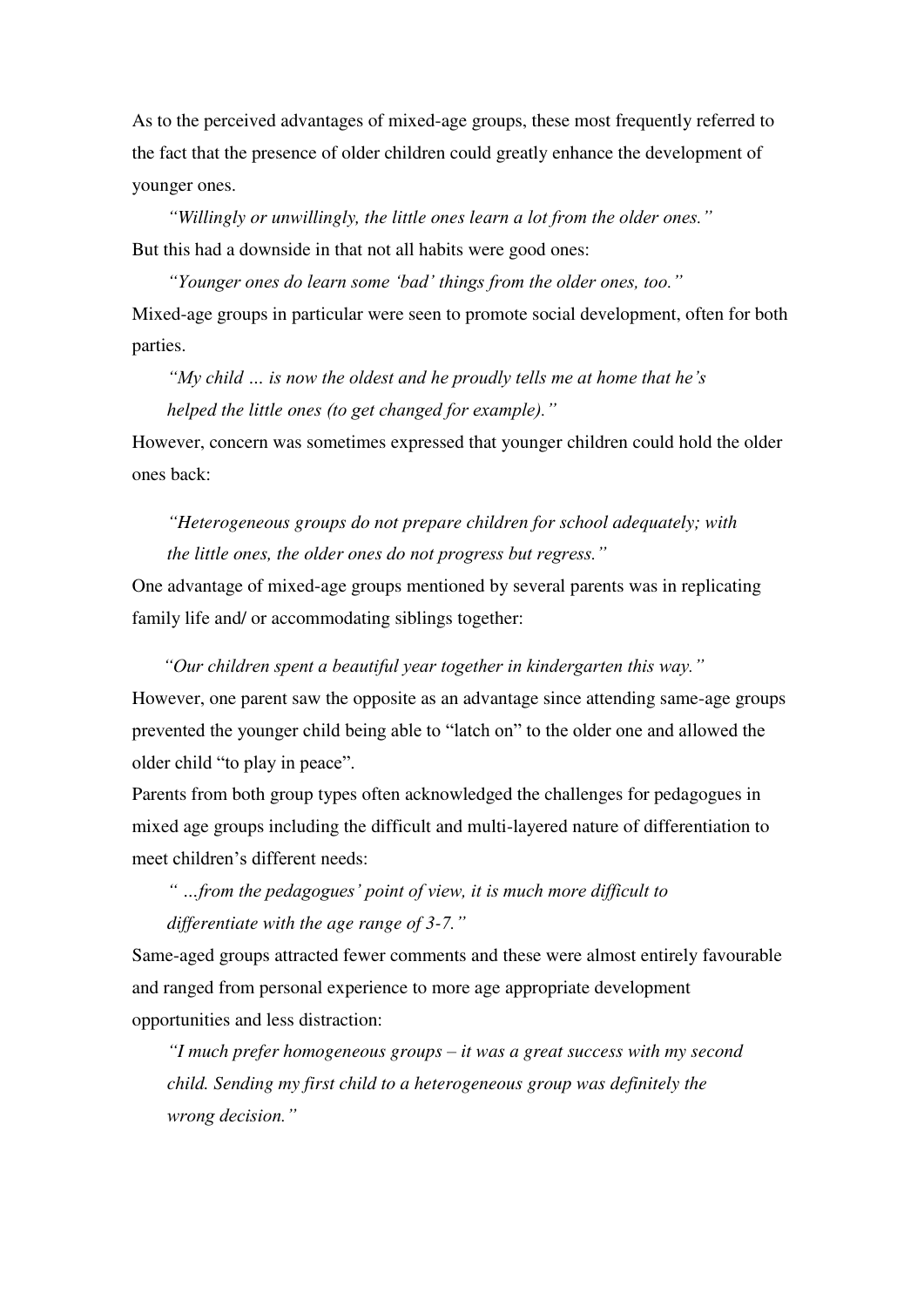*"In a same age group, the pedagogue is more able to develop children's knowledge and understanding to a given level – or she can notice those who lag behind or those who are talented compared to the others."*

A recurring feature of parental comments from both group types was that advantages and disadvantages changed with age and that the initial benefits of mixed-age groups for younger children were often outweighed by disadvantages for older children.

#### **Discussion**

The synthesis of findings from the different methods embedded within the survey revealed some significant, if unexpected, results.

Firstly, although the option of mixed-age or same-age group was appreciated judged by the tick list, the ranking exercise and the qualitative comments showed that group type was not an important factor in parental decision-making.

Secondly, although the tick list exercise was largely consistent with previous research related to the importance of 'practicality focussed' and ' learning and quality-focussed' factors (Johansen et al., p.766), in the ranking exercise the individual pedagogue was more important and ranked second only to geographical location in determining parental choice. It was also the most frequently mentioned factor in the comments. This unexpected finding may be attributable to the unique Hungarian context within which pedagogues follow each age cohort from entry at three through to progression to primary school at six (or occasionally seven), hence enhancing the importance of the individual pedagogue as a consistent presence and attachment figure for the whole of the child's pre-school period. This may be considered particularly important in relation to mixed-age groups because of the annual turnover of approximately one third of the children and the disruptive effect this could have on peer group attachments. In addition, the fact that the kindergarten's local programme, together with reputation and recommendation, also featured in the top five influential factors in both the frequency analysis and ranking might also be linked to the individual pedagogue since, according to Török (2004), a kindergarten's overall rating is mostly dependent on parents' perceptions of the individual pedagogue who cared for their child and the programme becomes visible to parents through its delivery by a particular pedagogue.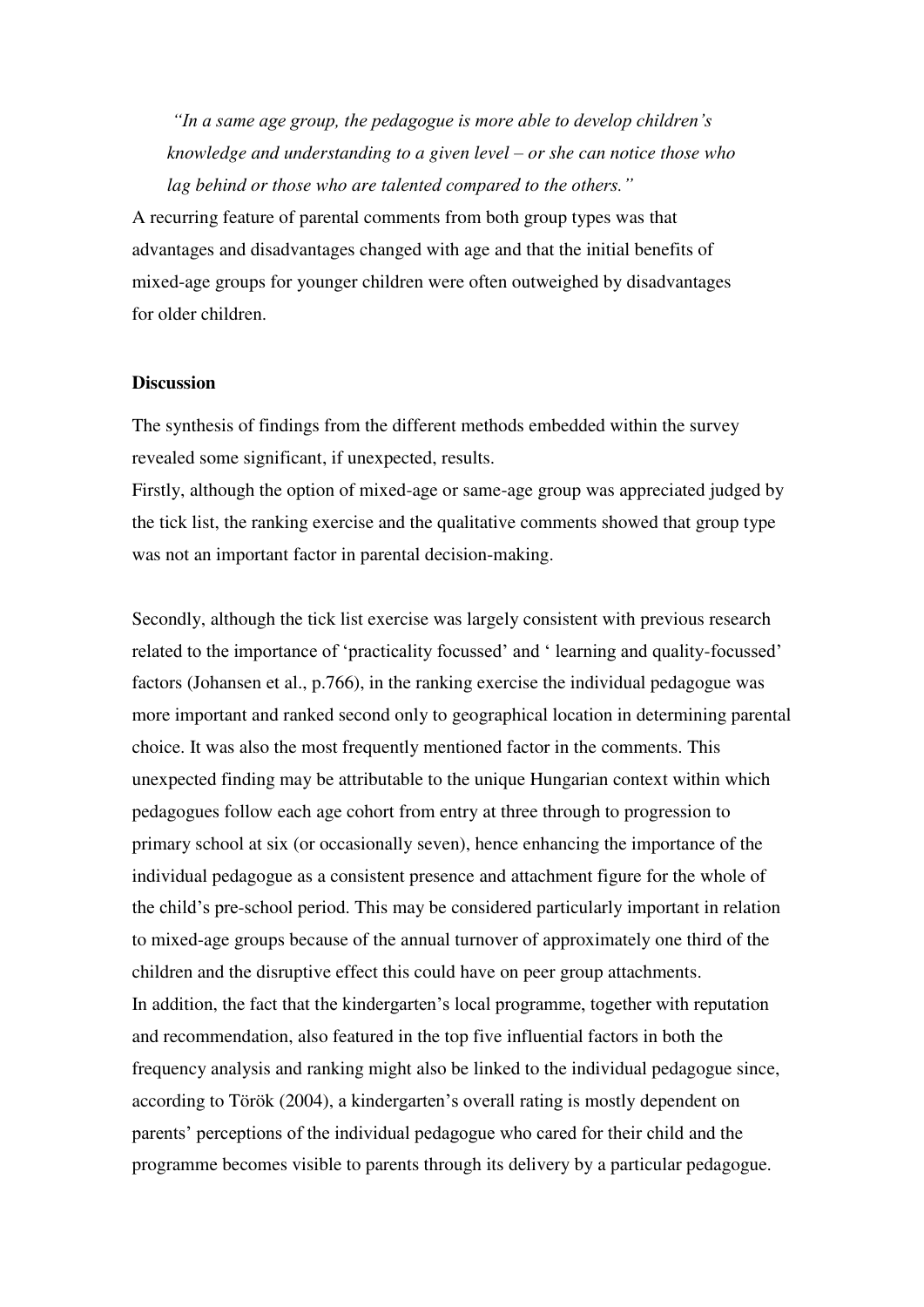Thirdly, although regardless of group type (consistent with the findings of Raikes et al., 2012), nearly all parents perceived the quality of the kindergarten overall as good, the generally lower satisfaction and greater uncertainty in heterogeneous groups captured by the rating scale was strongly supported by greater negativity expressed in parents' comments.

The balance of academic literature favouring mixed-age groups led to their wider adoption in Hungary in the late 1990s on pedagogical grounds (Körmöci, 2004). This coincided with the end of Soviet influence and the uniform socialist education system, the rejection of conformity and movement towards nurturing individualism. The removal of the 'iron curtain' in 1989 signified freedom not only in a geographical but also in an ideological sense. Western works of early years pedagogy and child psychology flooded the country prompting a new way of thinking and pedagogical changes in early education and care (Nagy Varga, Molnár, Pálfi and Szerepi, 2015).

The increasingly rapid adoption of mixed-age groups was affirmed by Bakonyi (1995) who suggested mixed-age groups promoted tolerance for individual differences within the children's community such that individualism could be nurtured, not 'tamed'. Zsolnai and Lesnyák acknowledge social and cognitive gains and the development of pro-social behaviour where interpersonal engagement, such as empathy, sharing, cooperation care and concern is for the benefit of others. Nyitrai, Bakonyi and Kovácsné Bárány (2009) agreed and asserted that early intervention, differentiation and an individualised approach to meeting children's needs were all more successful in mixedage groups.

The trend towards mixed-age groups may, however, be attributed to more pragmatic factors including the dramatic fall in birth rate from 478,692 in 1980 to 391,950 in 1990 that followed the collapse of the former socialist economy and welfare system. The subsequent fall in kindergarten numbers (from 3522 to 2562 over a seven year period between 2001 and 2008, Ministry of Human Resources, 2013) meant mixed-age groups provided a solution that avoided closure – an effect that was accelerated by the global recession of 2008 and reduction of job opportunities. The evidence from this study suggests parents are not entirely convinced of the advantages of mixed-age grouping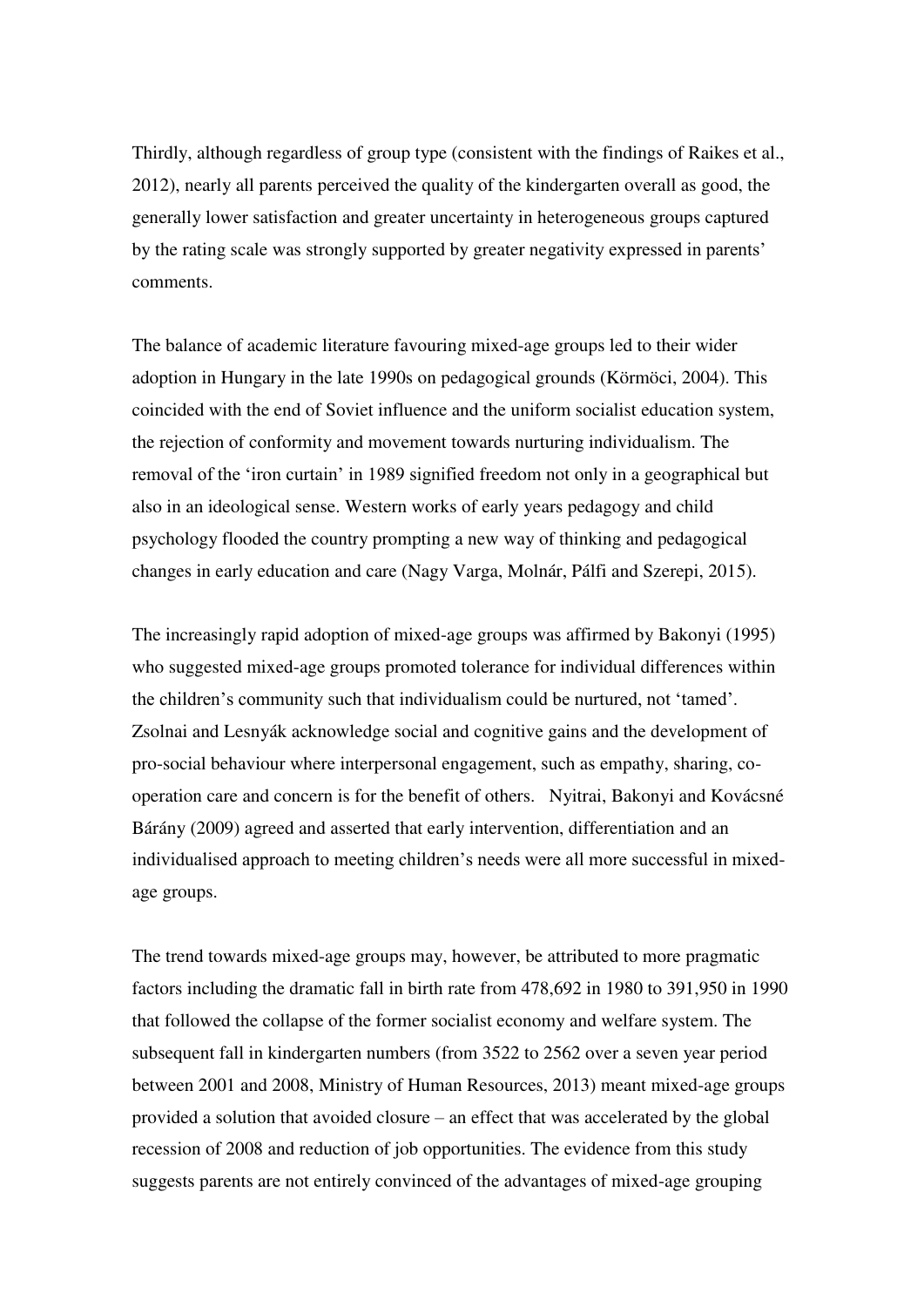and that many are more comfortable and confident with traditional same-age groups. However, their qualitative comments evidence a weaker justification than that of parents from the mixed-age groups. They negate what could be perceived as benefits of mixed-age groups instead of listing the positives of same-age groups. Parents from mixed-age groups do quite the opposite: they draw on what they believe are the benefits of mixed-age groups without expressing negative views of same-age groups. Yet, their conviction is not as strong about the group that they had chosen for their children. This could be because parents in this study are the last generation born in or at the end of the Soviet regime and inculcated with socialist ideology. They are bound by what they know and what they experienced themselves resulting in a dissonance between parents' views and current pedagogical thinking in Hungary. In other words, parents seem to be lagging behind the trend.

There is some evidence that different types of pedagogues chose to work in mixed or same-age groups (Anderson and Pavan, 1993); like parents, some had concerns about 'multi-agedness' (p.137) while others considered mixed-age groups pedagogically superior. So perhaps this gives us a clue as to a possible link between the importance of individual pedagogues and type of group. Could parents be picking up on the characteristics that differentiate those pedagogues who prefer mixed or same-age groups and how comfortable and confident they are within a particular pedagogical environment? Or is it possible that pedagogues who share certain characteristics and attitudes are simply better at the job?

## *Characteristics of the pedagogue*

A personalised approach to children along with the appropriateness of the curriculum and openness towards the family, were identified by Török (2004) as essential attributes of a pedagogue in a Hungarian context. In practice, parents have been found to adopt a range of proxies for quality consistent with their personal values and priorities including: caregivers' education and training (Da Silva and Wise, 2006; Harris, 2008; Raikes et al.); a parent-caregiver relationship characterised by openness, honesty, effective communication and the appreciation of parental involvement (Fenech, Harrison and Sumsion, 2011).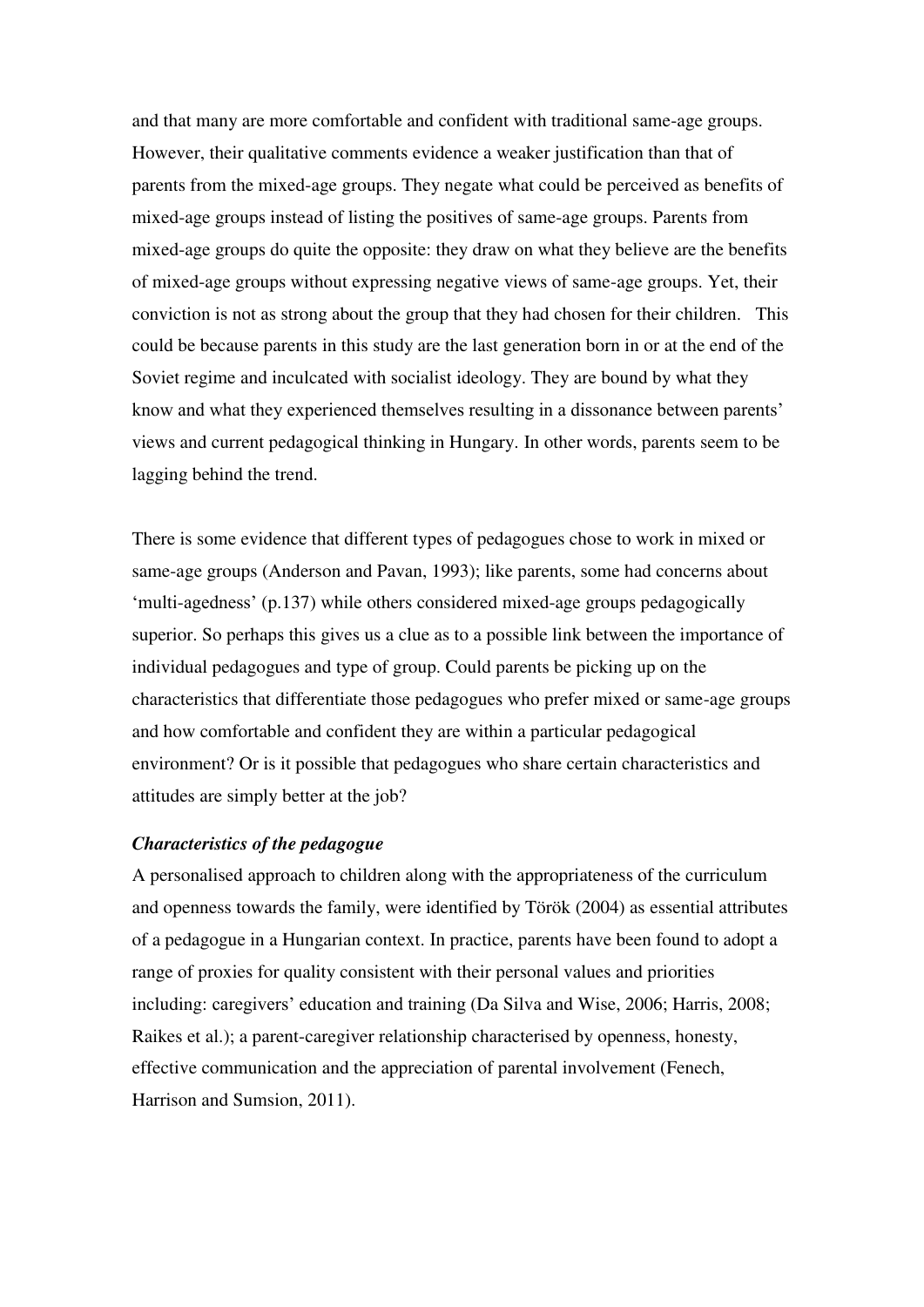Nyitrai et al. (2009, p.15), also writing in a Hungarian context, recognise that a sensitive pedagogue follows two approaches simultaneously: a 'personalised approach' where he/she aims to cater for children's individual needs and a 'community approach' that values the kindergarten community as made up of individual learners. Elsewhere Kim and Fram (2009) report that caregivers' warmth and sensitive interaction with children was rated highly by parents as were "positive attitude", "sense of responsibility", "conscientiousness", "professional knowledge and competencies". This cluster of characteristics can be linked to the 'key person' concept commonly used in England where attachment based pedagogies are implemented by allocating a key person for each child and family who ensures consistent and sensitive interaction with them (Elfer, Goldshmied and Selleck, 2012). In the same vein, Woodhead and Oates (2007, p.19) write of a pedagogue's commitment to 'see the world from the child's point of view and seek(s) to meet the child's needs rather than just serving their own'. Parents' comments on the importance of their child thriving on the attention of the pedagogues echo Elfer, Goldshmied and Selleck's (2002, p.18) sentiments of the child 'being camped out in the key person's mind'. The idea of 'professional love' propounded by Page (2011) equates this insightful understanding and commitment to the pedagogue fostering attachment and 'loving' a child in a way that is non-threatening to the parent's love. Perhaps it is this capacity that parents identify when choosing an individual pedagogue, particularly in mixed-age groups that are more disruptive to peer group attachments.

Nyitrai et al. (2009) strongly argue that care and education in Hungarian kindergartens are intrinsically connected. This is reflected in the terminology used for the pedagogue, 'óvó néni', which translates as 'protective auntie', and the assistant 'dajka', the English equivalent of which is 'nanny'. One might expect this would predispose Hungarian parents towards mixed-age, family-style grouping. However, evidence suggests (Török, 2004) parents also believe firmly that educational experience in kindergarten determines progress at school and often have expectations that planned activities should mirror school structures and lessons, especially during a child's final year.

#### **Conclusion**

Katz (1995) cautions that mixing the ages is not a magic button and it has to feel right for the parents and pedagogues alike. What is clear, from this case study of a single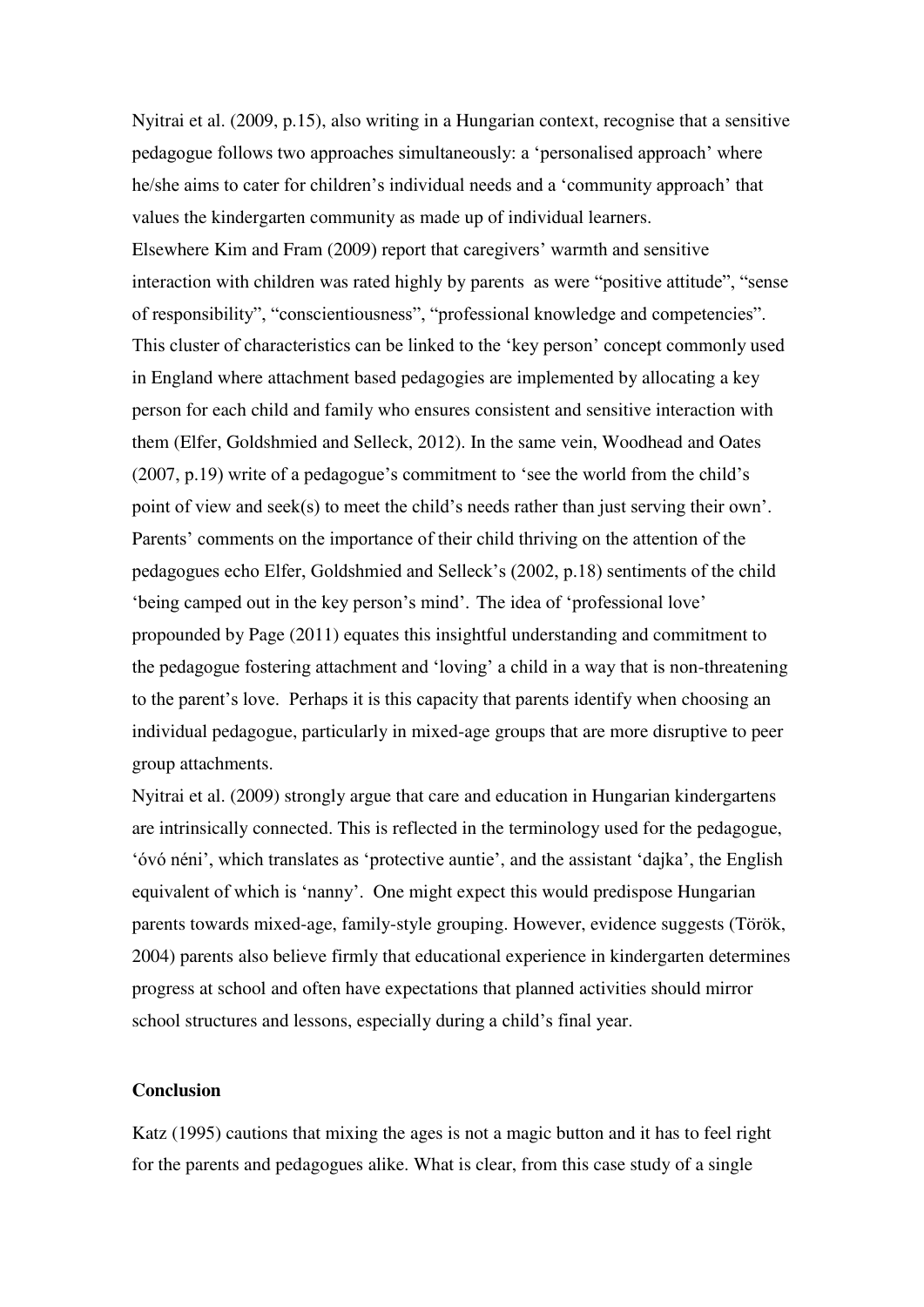town, is that this is not always the case. Parents' views of, and confidence in, mixed-age grouping is lagging behind the implementation trend. It is also apparent that a larger scale study of the impact of mixed-age versus same-age grouping on developmental outcomes for children in the Hungarian context may be necessary to produce sufficient empirical evidence to justify such a radical shift in policy.

The growing trend for mixed-age groups throughout Hungarian kindergartens appears to be based on a mix of pragmatic reasons and limited pedagogical evidence. It also symbolically represents a break from the uniformity of socialism. This trend dates back to the 1990s so the current generation of parents are more likely to have experienced kindergarten provision in same-age groups. This trend also raises a number of questions. Firstly, are the increasing number of mixed-age groups in response to or despite of what parents want for their children in out of home care? Secondly, do the changing pedagogical practices override parents' social ideologies?

The somewhat surprising finding that parents choose the pedagogue over the type of group accords with Hopkins' (2013) view that the teacher or pedagogue matters more than the pedagogical model they adopt. Similarly, the findings of Rowe's (2003) international evidence-based research suggest that what matters most to children is the quality of teachers and teaching; in particular, a personalised, child-centred approach where a child receives 'anchored attention' (Roberts, 2010, p.73). What parents see as 'quality' in relation to the pedagogues in Hungarian kindergartens is to be explored further. It is clear from this study that the 'characteristics of the pedagogue' as a factor is crucial in the decision-making process and requires further research. This is new territory for research in the field of early childhood in Hungary and a second phase to this current study could address the gap in empirical evidence.

Acknowledgements: to the parents who offered their views either in person or via questionnaires. The information they provided has been paramount in providing the evidence base for this research.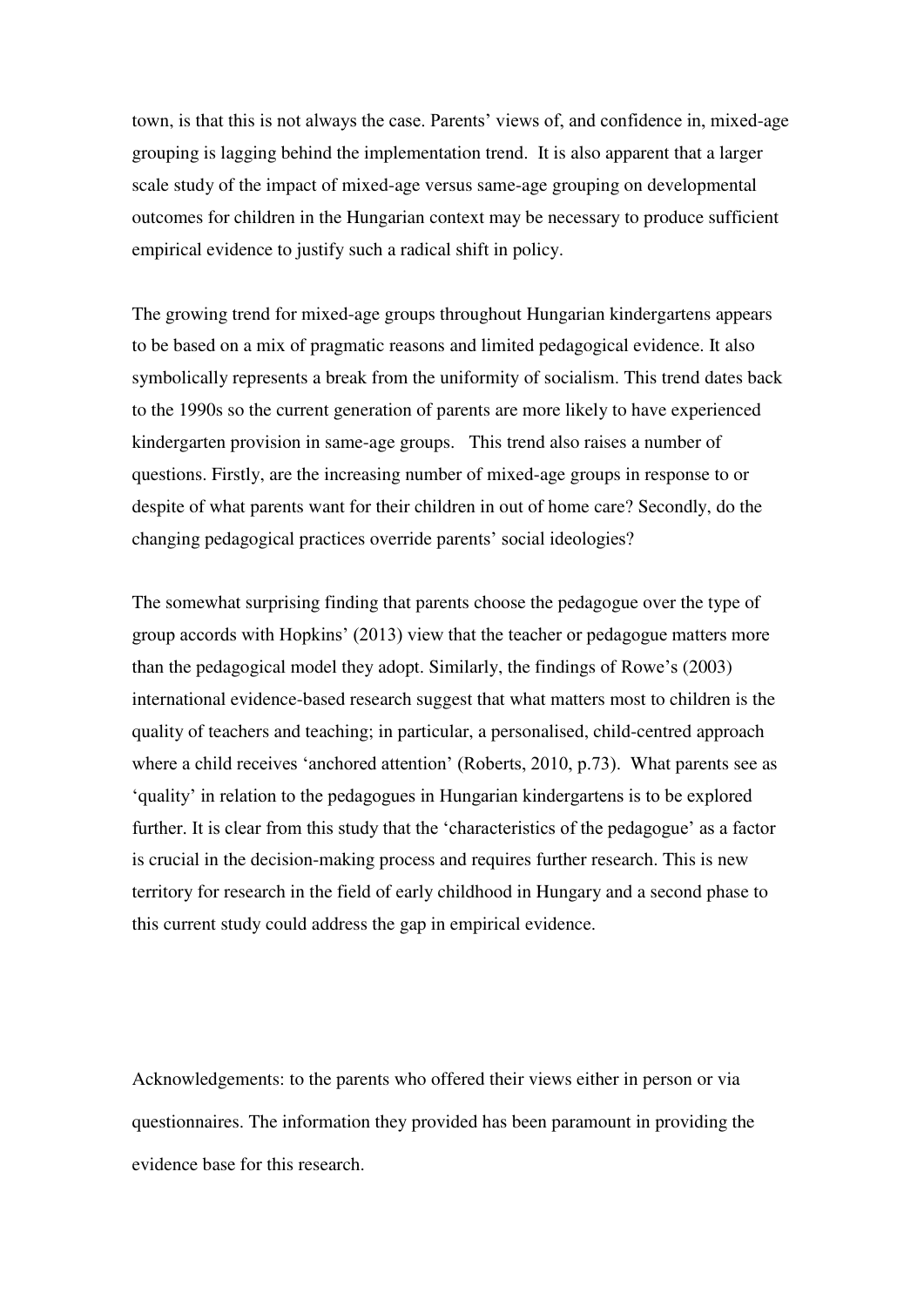## **References**

Adelman, C., Kemmis, S. and Jenkins, D. (1980) Rethinking the case study: Notes from the second Cambridge conference. In Simons, H. (Ed.) (1980) *Towards a science of the Singular*. (pp. 45-61). Norwich: Centre for Applied Research in Education (CARE), University of East Anglia.

Anderson, R.H. and Pavan, B.N. (1993). *Nongradedness: helping it to happen.* Lancester, PA: Technomic Publishing.

Bakonyi, A. (1995). Irányzatok, alternativitás az óvodai nevelésben. [Trends and alternatives in kindergarten education and care.] Budapest: Tárogató.

British Education Research Association (2013). *Ethical guidelines for educational research.* Southwell: author Retrieved from: [http://www.bera.ac.uk/wp-content/uploads/2014/02/BERA-Ethical-](http://www.bera.ac.uk/wp-content/uploads/2014/02/BERA-Ethical-Guidelines-2013.pdf)[Guidelines-2013.pdf\)](http://www.bera.ac.uk/wp-content/uploads/2014/02/BERA-Ethical-Guidelines-2013.pdf)

Burchinal, M., Nelson, L., Carlson, M. and Brooks-Gunn, J. (2008). Neighbourhood characteristics and childcare type and quality. *Early Education and Development, 19,* 702-725.

Dahlberg. G., Moss, P. and Pence, A. (2007) *Beyond quality in early childhood education and care: Languages of evaluation.* (2<sup>nd</sup> Ed.) London: Routledge.

Da Silva, L. and Wise, S. (2006). Parent perspectives on childcare quality among a culturally diverse sample. *Australian Journal of Early Childhood, 31,* 6–14.

de Lemos, M. (1999). *A research-based evaluation of the Victorian first steps pilot project for the first three years of schooling. Report to the Victorian Department of Education.* Melbourne: ACER.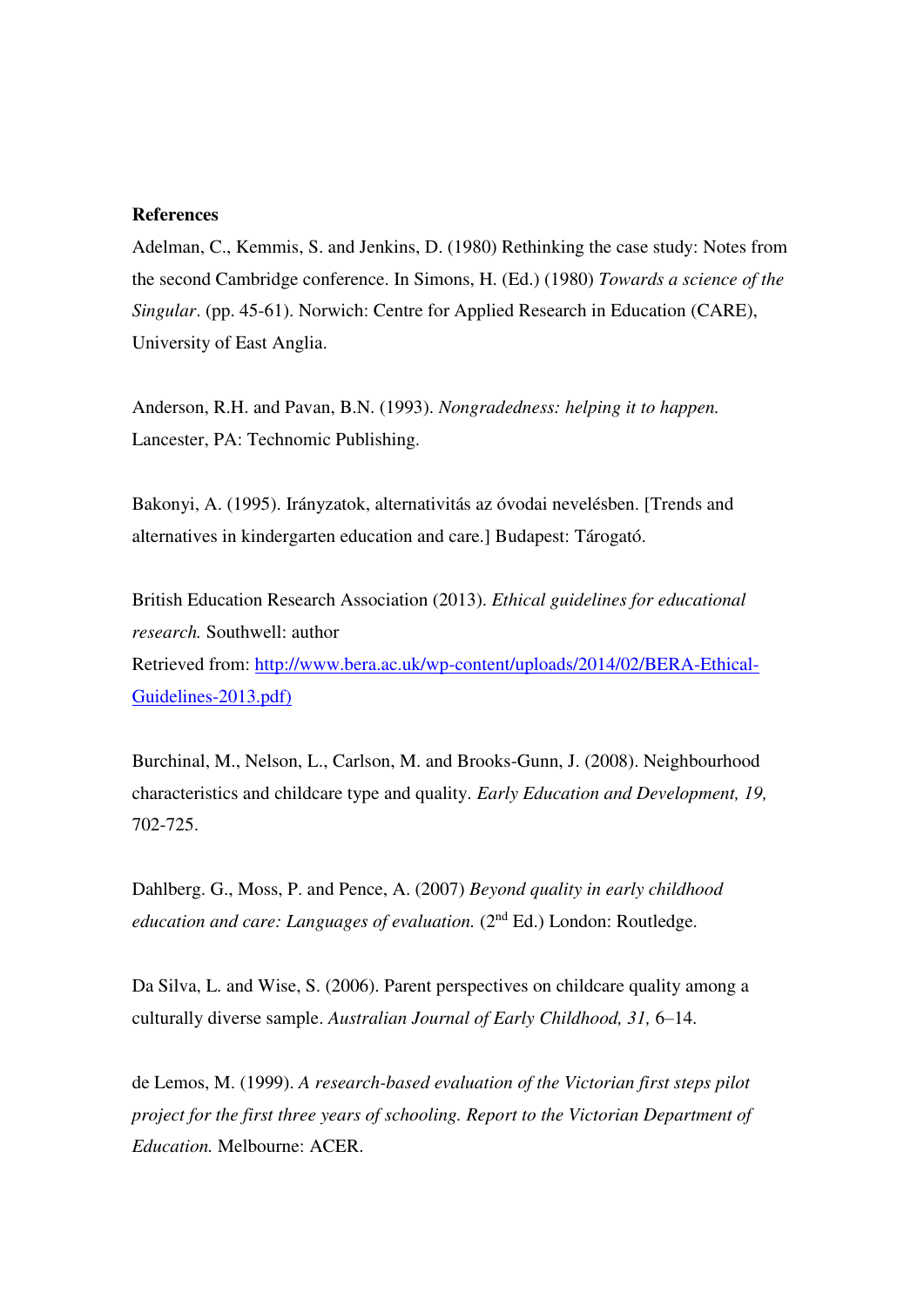Denzin, N. K. (1970). *The research act in sociology*. Chicago: Aldine.

Early, D.M. and Burchinal, M.R. (2001). Early childhood care: relations with family characteristics and preferred care characteristics. *Early Childhood Research Quarterly, 16,* 475-497.

Elfer, P., Goldshmied, E. and Selleck, D. (2002). *Key persons in the nursery: building relationships for quality provision.* London: NEYN.

Elfer, P., Goldshmied, E. and Selleck, D. (2012). *Key persons in the early years.* (2nd ed.) Abingdon: David Fulton.

Fenech, M., Harrison, L., and Sumsion, J. (2011). Parent users of high-quality long day care: informed consumers of child care? *Australasian Journal of Early Childhood, 36,* 95-103.

Gray, P. (2011). The special value of children's age-mixed play. *American Journal of Play, 3*, 500-522.

Harris, N. (2008). Women's reflections on choosing quality long day care in a regional community. *Australian Journal of Early Childhood, 33,* 43–49.

Hopkins, D. (2013) *Exploding the myths of school reform.* Maidenhead:Open University Press

Hungarian Academy of Sciences (HAS) (2010) *Ethics code of the Hungarian academy of sciences*. Budapest: Hungarian Academy of Sciences.

Hungarian Central Statistical Office (2013) Statisztikai tükör. Oktatási adatok 2013/14. [Statistical mirror. Educational statistics.] Retrieved from: <http://www.ksh.hu/docs/hun/xftp/idoszaki/oktat/okt1314.pdf>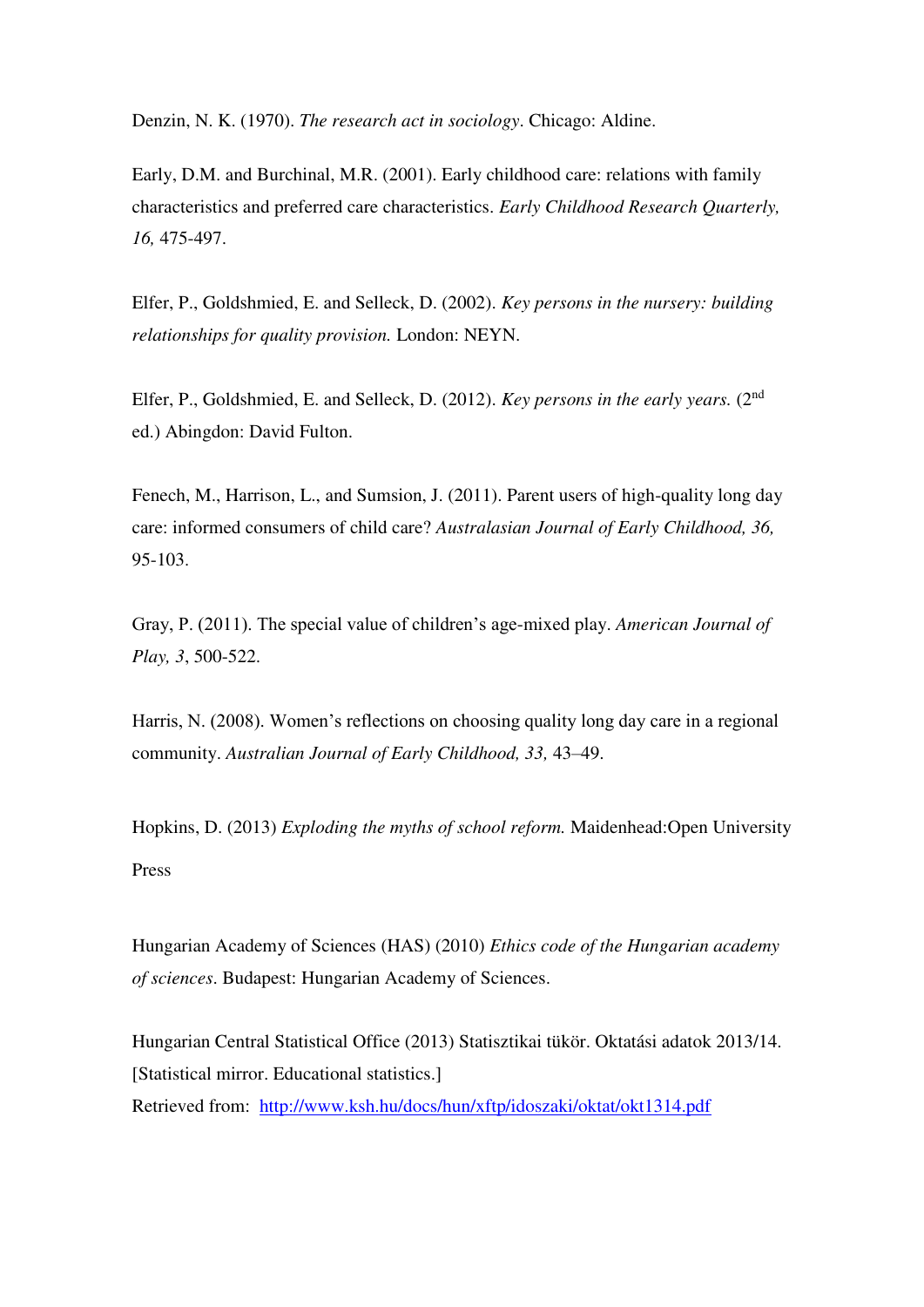Hungarian Ministry of Culture and Education (1996). Az Óvodai Nevelés Országos Alapprogramja. [*The Hungarian Core Programme for Kindergarten Education.*] Budapest: Author.

Isaacs, B. (2010). *Bringing the Montessori approach to your early years practice.*  Abingdon: Routledge.

Johansen, A.S., Leibowitz, A. and Waite, L.J. (1996). The importance of child-care characteristics to choice of care. *Journal of Marriage and the Family, 58* (3), 759-772.

Katz, L. (1995). *The benefits of mixed-age grouping.* Retrieved from: <http://eric.ed.gov/?id=ED382411>

Katz, L., Evangelou, D. and Hartman, J.A. (1993). *The case for mixed-age grouping in early education.* Washington, DC: National Association for the Education of Young Children.

Kim, J. and Fram, M.S. (2009). Profiles of choice: parents' patterns of priority in child care decision-making. *Early Childhood Research Quarterly 2* (4), 77-91.

Korintus, M. (2009). Challenges and the way forward for children's services in Hungary. *In: Parental childcare and employment policy: "collision or complementarity?", Czech Presidential Conference, Prague, 5-6 February 2009.*  Prague: Demografie.

Kovácsné Bakosi, É. (1999). *Vidámság Háza Óvodai Program* [House of Joy Kindergarten Programme] Hajduböszörmény:Warhga István Pedagogiai Föiskola.

Körmöci, K. (2004) A vegyes életkorǔ csoportokról pro és kontra I.[About mixed-age groups pro and con I.] *Óvodai Nevelés.* 2004/**3.** pp. 86-89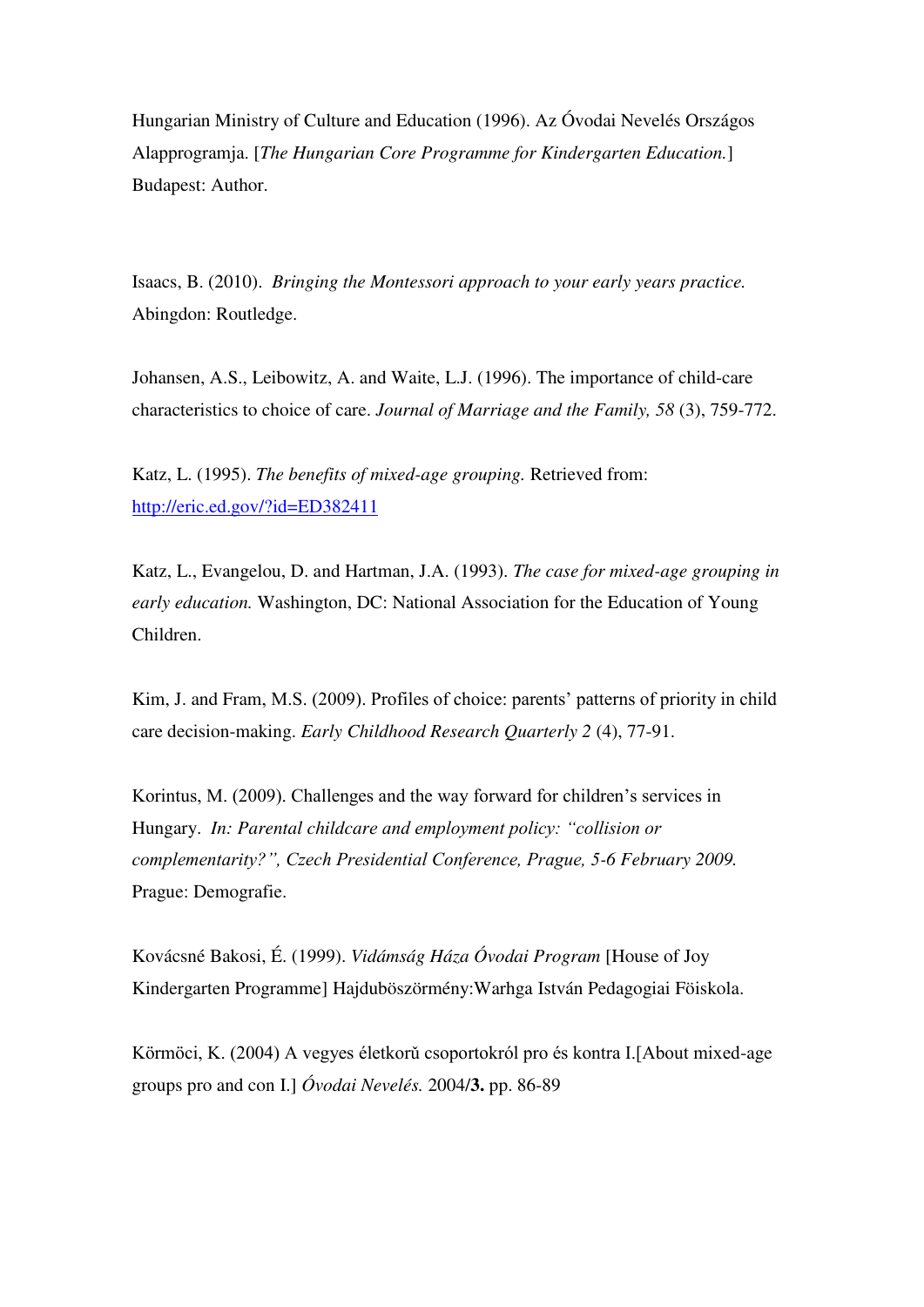Lesnik, P. and Umek, L. M. (1996). *Social interaction and types of play in mixed-age and same-age groups in early childhood institutions.* Paper presented at the European Conference on the Quality of Early Childhood Education, Lisbon Portugal.

Lindtsröm, E.A. and Lindahl, E. (2011). The effect of mixed-age classes in Sweden. *Scandinavian Journal of Educational Research, 55* (2), 121-144.

Mason, A. and Burns, R.B. (1997). Reassessing the effects of combination classes. *Educational Research and Evaluation, 3,* 1-53.

Millei, Zs. (2011). Governing through early childhood curriculum, "the child" and "community". Ideologies of socialist Hungary and neoliberal Australia. *European Education, 43,* (1), 33-35.

Ministry of Human Resources (2013). Statisztikai tájékoztató. Oktatási évkönyv. [Statistical Year Book of Education]. Budapest: Department of Statistics.

Moss, P. (2013). *International review of leave policies and related research.* London: Institute of Education, University of London.

Retrieved from: [http://www.leavenetwork.org/fileadmin/Leavenetwork/Annual\\_reviews/2013\\_complete.](http://www.leavenetwork.org/fileadmin/Leavenetwork/Annual_reviews/2013_complete.6june.pdf) [6june.pdf](http://www.leavenetwork.org/fileadmin/Leavenetwork/Annual_reviews/2013_complete.6june.pdf) 

Nagy Varga, A., Molnar, B., Palfi, S. and Szerepi, S. (2015) *Hungarian perspectives on early years workforce development* In Campbell-Bar, V. and Georgeson, J. (eds.) *International perspectives on early years workforce development.* Northwich: Critical Publishing

Nicol, J. (2010). *Bringing the Steiner Waldorf approach to your early years practice.* Abingdon: Routledge.

Nyitrai, Á., Bakonyi, A. and Kovácsné Bárány, I. (2009). Bölcsöde-óvoda közös intézményként történö müködtetése.[Nursery and kindergarten operating as the same institution] Budapest: Szociális és Munkaügyi Minisztérium.

Organisation for Economic Co-operation and Development ( 2013).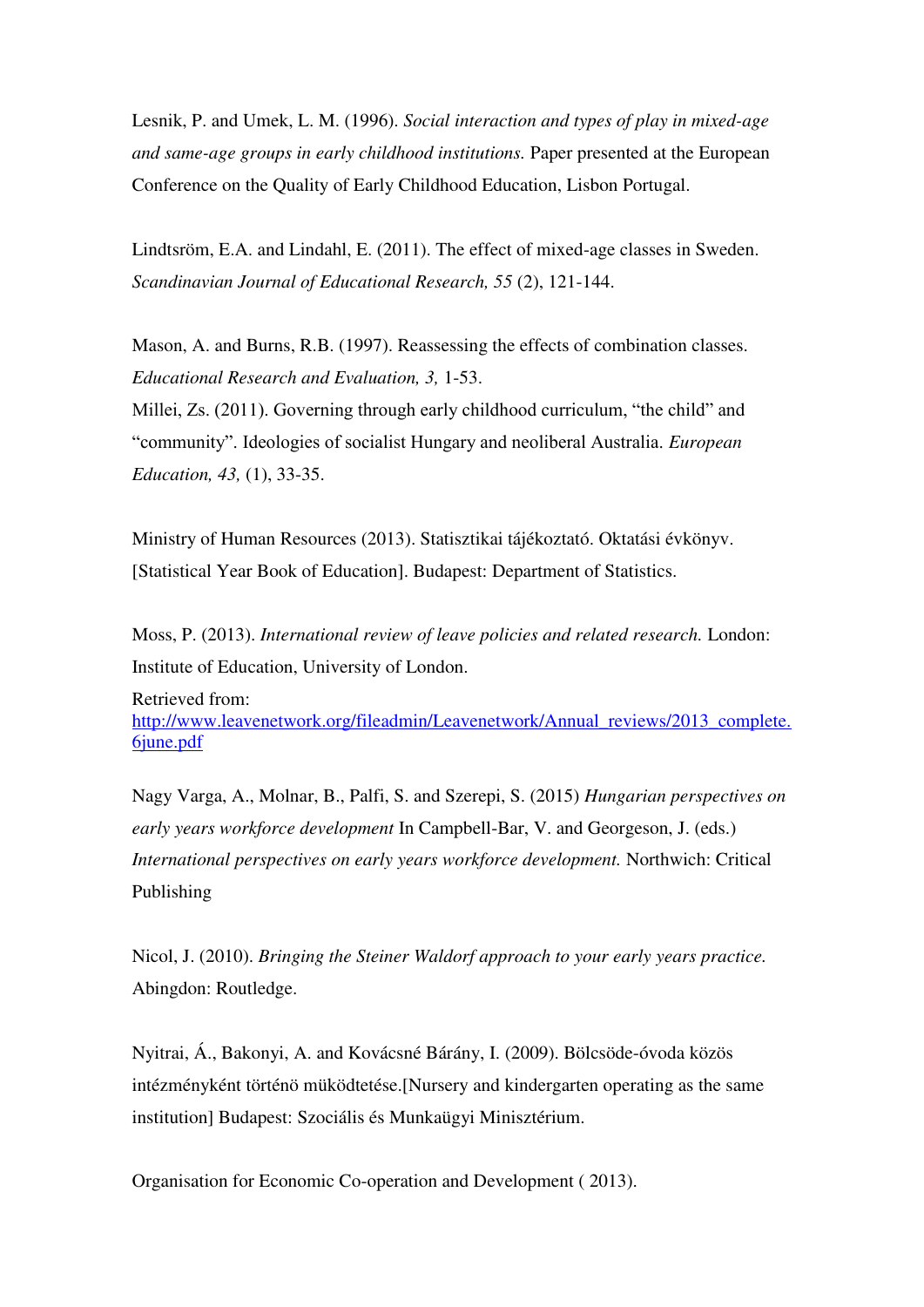*Hungary – Country Note – Education at a Glance 2013: OECD Indicators.* Paris: Author.

Page, J. (2011) Do mothers want professional carers to love their babies? *Journal of Early Childhood Research, 9,* (3) 310-323.

Paszkosz, A. (2012) Rationale behind making kindergarten attendance compulsory from the age of 3. In: Hungarian Institute for Educational Research and Development (2012) *Early childhood education and care: specificities of the Hungarian system.* Budapest: Hungarian Institute for Educational Research and Development.

Retrieved from: [http://ec.europa.eu/education/policy/strategic-framework/doc/hungarian-ecec](http://ec.europa.eu/education/policy/strategic-framework/doc/hungarian-ecec-specificities_en.pdf)[specificities\\_en.pdf](http://ec.europa.eu/education/policy/strategic-framework/doc/hungarian-ecec-specificities_en.pdf) 

Qvortrup, J., Bardy, D., Sgritta, G. and Wintersberger, H. (eds) (1994) *Childhood matters: social theory, practice and politics,* Aldershot: Avebury.

Raikes, H., Torquati, J., Wang, C. and Shjegstad, B. (2012). Parent experiences with state child care subsidy systems and their perceptions of choice and quality in care selected. *Early Education and Development, 23,* (4), 558-582*.* 

Roberts, R. (2010). *Wellbeing from birth.* London: SAGE.

Robinson, K., Gerver, R. (2010) *Creating tomorrow's schools today: education – our children- their futures.* London: Continuum.

Rose, K.K. and Elicker, J. (2008). Parental decision making about child care. *Journal of Family Issues. 29***,** 1161-1184.

Rowe, K.J. (2003) The importance of teacher quality as a key determinant of students' experiences and outcomes of schooling. A context and discussion paper prepared on behalf of the Interim Committee for a NSW Institute of Teachers. *Board of Studies Teaching & Educational Standards NSW* [online]. Available from: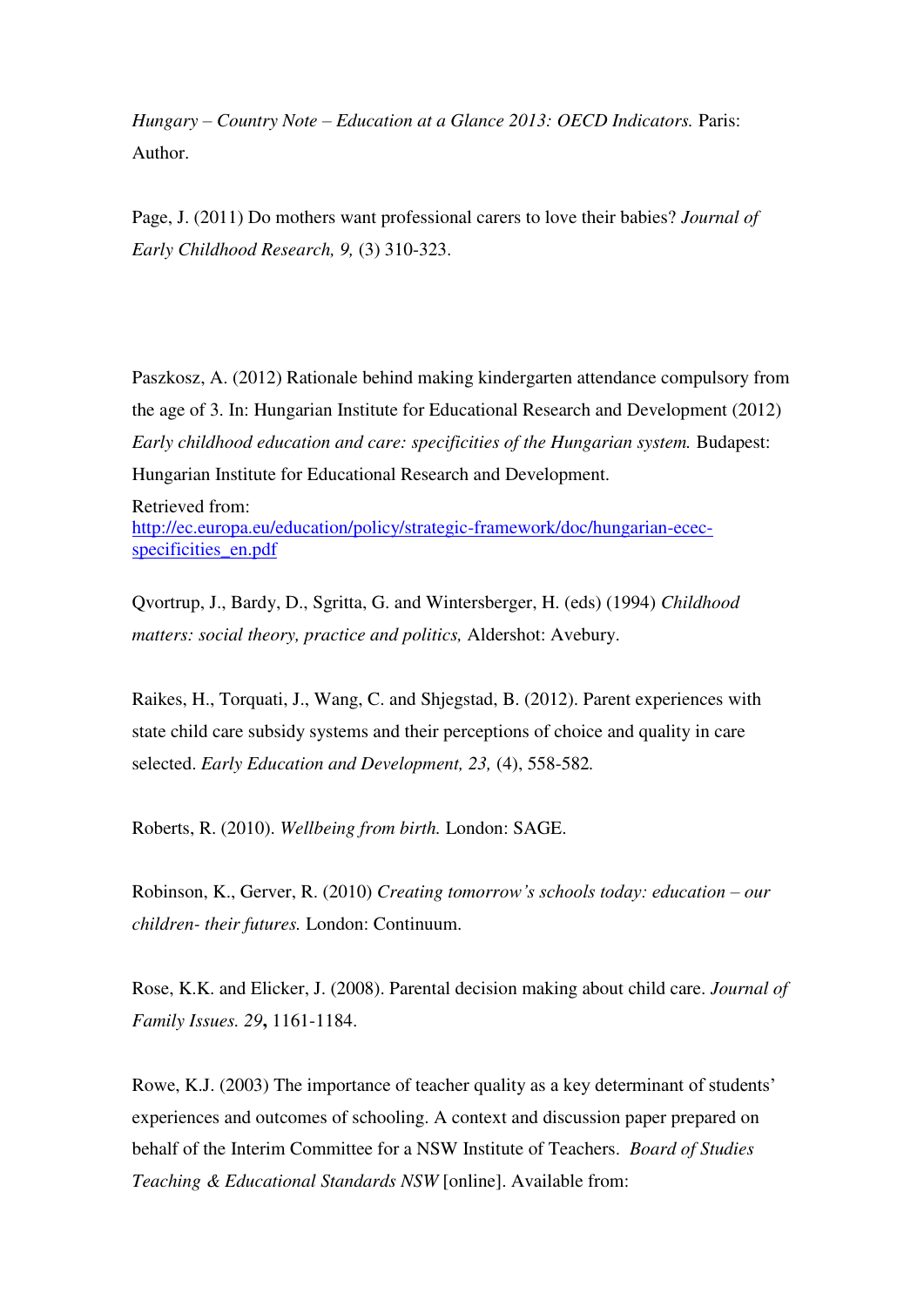[http://www.nswteachers.nsw.edu.au/IgnitionSuite/uploads/docs/Rowe-](http://www.nswteachers.nsw.edu.au/IgnitionSuite/uploads/docs/Rowe-The%20Importance%20of%20teacher%20Quality.pdf)[The%20Importance%20of%20teacher%20Quality.pdf](http://www.nswteachers.nsw.edu.au/IgnitionSuite/uploads/docs/Rowe-The%20Importance%20of%20teacher%20Quality.pdf) 

Sosinsky, L.S. (2013). *Childcare markets in the US: supply and demand, quality and cost, and public policy*. In: Loyd, E. and Penn, H. (Eds.) (2013) *Childcare markets. Can they deliver an equitable service?* Bristol: Policy Press.

Sundell, K. (1994). Mixed-age groups in Swedish nursery and compulsory schools. *School Effectiveness and School Improvement, 5,* (4), 376-393.

Sylva, K., Melhuish, E., Sammons, P., Siraj-Blatchford, I. and Taggart, B. (2004). *The effective provision of pre-school education project. Final report.* London: DfES.

Török, B. (2004) *A gyermeküket óvodáztato szülök körében végzett országos felmérés eredményei. [The result of the national survey among parents whose children attend kindergartens]Országos óvodai project. Szülövizsgálati alproject.*Budapest: Felsöoktatási Kutató.

Veenman, S. (1995). Cognitive and non-cognitive effects of multi-grade and multi-age classes: a best evidence synthesis. *Review of Educational Research, 65,* 319-381.

Villányi, J. (2012). The types of kindergarten curricula. In: Hungarian Institute for Educational Research and Development (2012) *Early childhood education and care: specificities of the Hungarian system.* Budapest: Hungarian Institute for Educational Research and Development.

Retrieved from: [http://ec.europa.eu/education/policy/strategic-framework/doc/hungarian-ecec](http://ec.europa.eu/education/policy/strategic-framework/doc/hungarian-ecec-specificities_en.pdf)[specificities\\_en.pdf](http://ec.europa.eu/education/policy/strategic-framework/doc/hungarian-ecec-specificities_en.pdf) 

Vincent, C., Braun, A. and Ball, S. (2010). Local links, local knowledge: choosing care settings and schools. *British Educational Research Journal, 36* (2), 279-298.

Woodhead, M., Oates, J. (Eds.) (2007). Attachment relationships*. Early Childhood in Focus 1.* Milton Keynes: OU.

Yin, R.K. (2009) (4<sup>th</sup> Ed.) *Case study research; design and methods*, London, Sage.